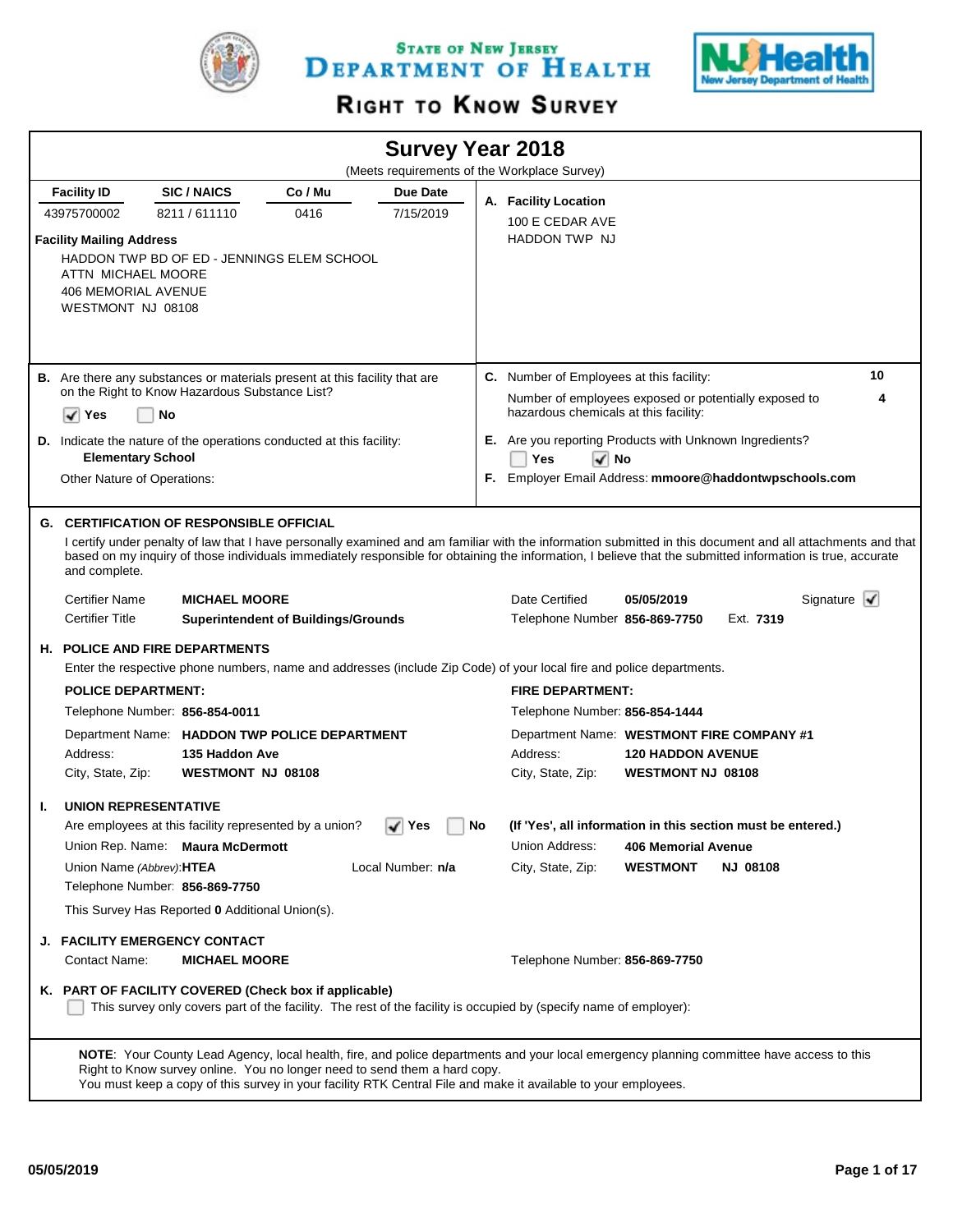| <b>Product Name</b>                                       |                  | <b>Manufacturer</b>            | Purpose                             |                  | Location          |           | Container              | Inventory      | <b>Units</b>                | <b>Employees</b><br><b>Exposed</b> |
|-----------------------------------------------------------|------------------|--------------------------------|-------------------------------------|------------------|-------------------|-----------|------------------------|----------------|-----------------------------|------------------------------------|
| <b>3-IN-1 OIL</b>                                         |                  | <b>WD 40 CO.</b>               | Lubricant                           | <b>MAINT.</b>    |                   | Can       |                        | Less than 1    | <b>Gallons -</b><br>liquids | 4                                  |
| Sub No                                                    |                  | <b>Hazardous Chemical Name</b> |                                     |                  | <b>CAS Number</b> |           | <b>DOT Number</b>      | <b>Mixture</b> |                             | <b>Special HH Code</b>             |
| 2648                                                      |                  | PETROLEUM DISTILLATES          |                                     |                  | 8002-05-9         |           | 1268                   | 90 to 99%      | F3                          |                                    |
| <b>Product Name</b>                                       |                  | <b>Manufacturer</b>            | Purpose                             |                  | Location          |           | <b>Container</b>       | Inventory      | <b>Units</b>                | <b>Employees</b><br><b>Exposed</b> |
| <b>3M SPRAY MOUNT</b>                                     |                  | 3M                             | <b>Adhesives</b>                    | <b>ART</b>       |                   | Can       |                        | 1 to 9         | <b>Pounds -</b><br>solids   | 4                                  |
| Sub No                                                    |                  | <b>Hazardous Chemical Name</b> |                                     |                  | <b>CAS Number</b> |           | <b>DOT Number</b>      | <b>Mixture</b> |                             | <b>Special HH Code</b>             |
| 0006                                                      | <b>ACETONE</b>   |                                |                                     |                  | 67-64-1           |           | 1090                   | 25 to 49%      | F3                          |                                    |
| 1040                                                      | <b>ISOBUTANE</b> |                                |                                     |                  | 75-28-5           |           | 1969                   | 25 to 49%      | F4                          |                                    |
| 1594                                                      | <b>PROPANE</b>   |                                |                                     |                  | 74-98-6           |           | 1978                   | 10 to 24%      | F4                          |                                    |
| <b>Product Name</b>                                       |                  | <b>Manufacturer</b>            | <b>Purpose</b>                      |                  | Location          |           | <b>Container</b>       | Inventory      | <b>Units</b>                | <b>Employees</b><br><b>Exposed</b> |
| <b>AIRLIFT AIR</b><br><b>FRESHENER.</b><br><b>AEROSOL</b> |                  | <b>SPARTAN</b>                 | <b>Deodorizer</b>                   | <b>CUSTODIAL</b> |                   | Can       |                        | 1 to 9         | <b>Pounds -</b><br>solids   | 4                                  |
| Sub No                                                    |                  | <b>Hazardous Chemical Name</b> |                                     |                  | <b>CAS Number</b> |           | <b>DOT Number</b>      | <b>Mixture</b> |                             | <b>Special HH Code</b>             |
| 1118                                                      |                  | <b>LIQUEFIED PETROLEUM GAS</b> |                                     |                  | 68476-85-7        |           | 1075                   | 10 to 24%      | F4                          |                                    |
| <b>Product Name</b>                                       |                  | <b>Manufacturer</b>            | <b>Purpose</b>                      |                  | Location          |           | <b>Container</b>       | Inventory      | <b>Units</b>                | <b>Employees</b><br><b>Exposed</b> |
| AJAX DISH LIQUID<br><b>W/BLEACH</b><br><b>ALTERNATIVE</b> |                  | <b>COLGATE PALMOLIVE</b>       | Cleaning<br><b>Products-General</b> | <b>KITCHEN</b>   |                   | (plastic) | <b>Bottles or jugs</b> | Less than 1    | <b>Gallons -</b><br>liquids | 4                                  |
| Sub No                                                    |                  | <b>Hazardous Chemical Name</b> |                                     |                  | <b>CAS Number</b> |           | <b>DOT Number</b>      | <b>Mixture</b> |                             | <b>Special HH Code</b>             |
| 0844                                                      |                  | <b>ETHYL ALCOHOL</b>           |                                     |                  | 64-17-5           |           | 1170                   | 1 to 9%        |                             | CA,F3,MU,TE                        |
| <b>Product Name</b>                                       |                  | <b>Manufacturer</b>            | <b>Purpose</b>                      |                  | Location          |           | <b>Container</b>       | Inventory      | Units                       | <b>Employees</b><br><b>Exposed</b> |
| <b>AMACO RUB N</b><br><b>BUFF</b>                         |                  | <b>AMACO</b>                   | <b>Art Products</b>                 | <b>ART</b>       |                   | Other     |                        | Less than 1    | Gallons -<br>liquids        | 4                                  |
| Sub No                                                    |                  | <b>Hazardous Chemical Name</b> |                                     |                  | <b>CAS Number</b> |           | <b>DOT Number</b>      | <b>Mixture</b> |                             | <b>Special HH Code</b>             |
| 0528                                                      | <b>COPPER</b>    |                                |                                     |                  | 7440-50-8         |           | 3077                   | <b>Unknown</b> |                             |                                    |
| 2014                                                      | <b>XYLENES</b>   |                                |                                     |                  | 1330-20-7         |           | 1307                   | <b>Unknown</b> | F <sub>3</sub>              |                                    |
| 2648                                                      |                  | PETROLEUM DISTILLATES          |                                     |                  | 8002-05-9         |           | 1268                   | <b>Unknown</b> | F3                          |                                    |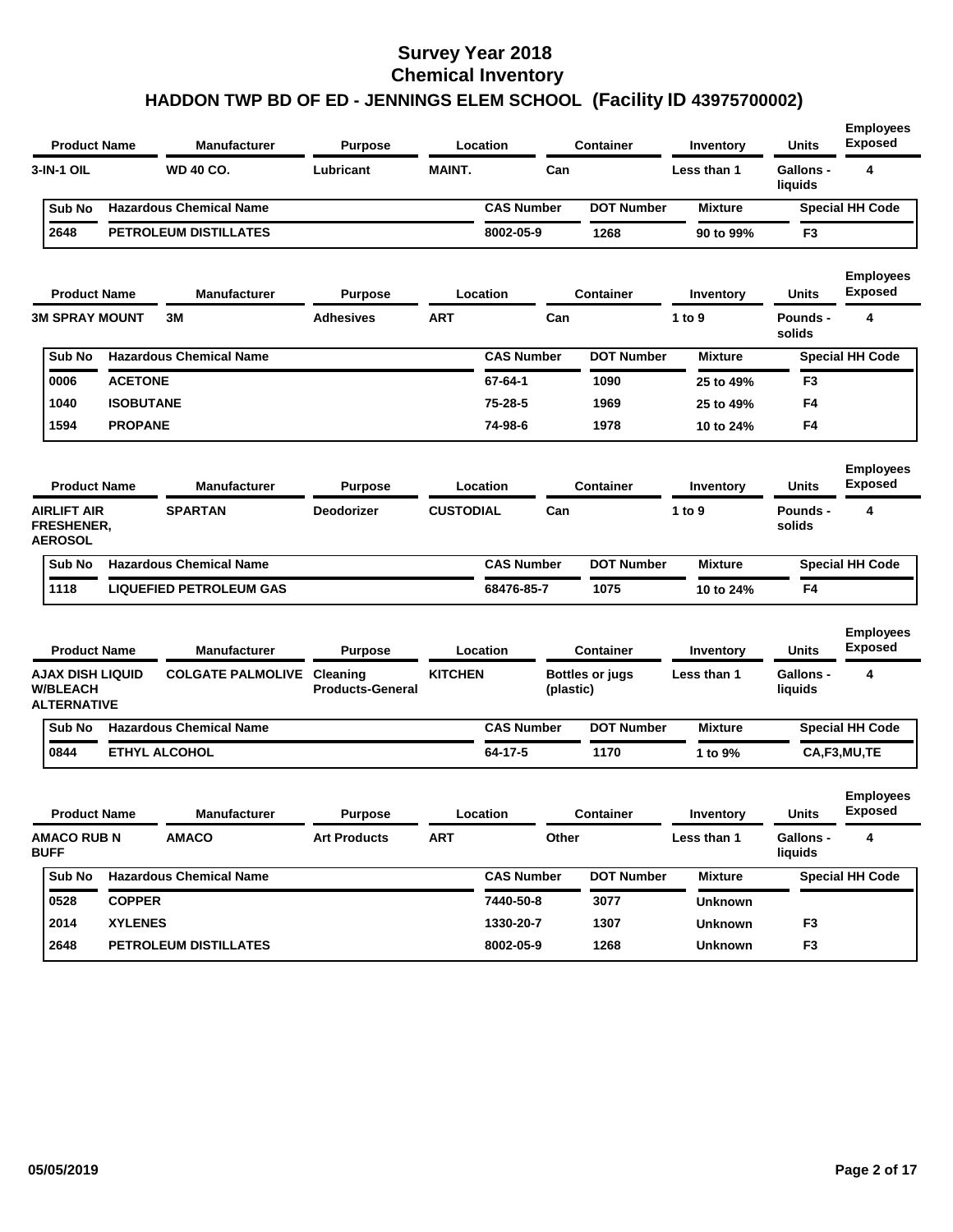| <b>Product Name</b>                                          | <b>Manufacturer</b> | <b>Purpose</b>                        |                     | <b>Container</b><br>Location |                   | Inventory         | <b>Units</b>   | <b>Employees</b><br><b>Exposed</b> |                                    |
|--------------------------------------------------------------|---------------------|---------------------------------------|---------------------|------------------------------|-------------------|-------------------|----------------|------------------------------------|------------------------------------|
| <b>AMACO</b><br><b>STONEWARE BODY</b><br><b>WITH GROG 48</b> |                     | <b>AMACO</b>                          | <b>Art Products</b> | <b>ART</b>                   |                   | <b>Box</b>        | 10 to 99       | Pounds -<br>solids                 | 4                                  |
| Sub No                                                       |                     | <b>Hazardous Chemical Name</b>        |                     |                              | <b>CAS Number</b> | <b>DOT Number</b> | <b>Mixture</b> |                                    | <b>Special HH Code</b>             |
| 1660                                                         |                     | <b>SILICA, QUARTZ</b>                 |                     |                              | 14808-60-7        |                   | Unknown        | <b>CA</b>                          |                                    |
| 1773                                                         |                     | TALC (NOT CONTAINING ASBESTOS FIBERS) |                     |                              | 14807-96-6        |                   | <b>Unknown</b> |                                    |                                    |
| 4016                                                         | <b>KAOLIN</b>       |                                       |                     |                              | 1332-58-7         |                   | Unknown        |                                    |                                    |
| <b>Product Name</b>                                          |                     | <b>Manufacturer</b>                   | <b>Purpose</b>      |                              | Location          | <b>Container</b>  | Inventory      | <b>Units</b>                       | <b>Employees</b><br><b>Exposed</b> |
| <b>AMACO WHITE ART</b><br><b>CLAVOE</b>                      |                     | <b>AMACO</b>                          | <b>Art Products</b> | <b>ART ROOM</b>              |                   | <b>Box</b>        | 100 to 499     | Pounds -<br>الملائلات              | 4                                  |

| <b>CLAY 25</b> |                                       |                   |                   | solids         |                        |  |  |
|----------------|---------------------------------------|-------------------|-------------------|----------------|------------------------|--|--|
| Sub No         | <b>Hazardous Chemical Name</b>        | <b>CAS Number</b> | <b>DOT Number</b> | <b>Mixture</b> | <b>Special HH Code</b> |  |  |
| 1660           | <b>SILICA, QUARTZ</b>                 | 14808-60-7        |                   | Unknown        | CA                     |  |  |
| 1773           | TALC (NOT CONTAINING ASBESTOS FIBERS) | 14807-96-6        |                   | <b>Unknown</b> |                        |  |  |
| 4016           | <b>KAOLIN</b>                         | 1332-58-7         |                   | <b>Unknown</b> |                        |  |  |

|                   | <b>Product Name</b> | <b>Manufacturer</b><br><b>Purpose</b><br>Location |                     | <b>Container</b> | Inventory         | <b>Units</b>                        | <b>Employees</b><br><b>Exposed</b> |                             |                        |
|-------------------|---------------------|---------------------------------------------------|---------------------|------------------|-------------------|-------------------------------------|------------------------------------|-----------------------------|------------------------|
| <b>ART GLAZES</b> |                     | <b>ASSORTED</b>                                   | <b>Art Products</b> | <b>ART</b>       |                   | <b>Bottles or jugs</b><br>(plastic) | 1 to $9$                           | <b>Gallons -</b><br>liquids | 4                      |
| Sub No            |                     | <b>Hazardous Chemical Name</b>                    |                     |                  | <b>CAS Number</b> | <b>DOT Number</b>                   | <b>Mixture</b>                     |                             | <b>Special HH Code</b> |
| 0325              |                     | <b>CALCIUM OXIDE</b>                              |                     |                  | 1305-78-8         | 1910                                | <b>Unknown</b>                     | CO                          |                        |
| 1648              | <b>SELENIUM</b>     |                                                   |                     |                  | 7782-49-2         | 2658                                | <b>Unknown</b>                     |                             |                        |
| 1660              |                     | <b>SILICA, QUARTZ</b>                             |                     |                  | 14808-60-7        |                                     | <b>Unknown</b>                     | CA                          |                        |
| 1861              |                     | <b>TITANIUM DIOXIDE</b>                           |                     |                  | 13463-67-7        |                                     | <b>Unknown</b>                     |                             |                        |
| 2037              | <b>ZINC OXIDE</b>   |                                                   |                     |                  | 1314-13-2         | 3077                                | <b>Unknown</b>                     |                             |                        |
| 2047              | <b>ZIRCONIUM</b>    |                                                   |                     |                  | 7440-67-7         | 2008                                | <b>Unknown</b>                     | F4                          |                        |
| 2891              |                     | <b>ALUMINUM OXIDE</b>                             |                     |                  | 1344-28-1         |                                     | <b>Unknown</b>                     |                             |                        |
| 3595              |                     | <b>PROPYLENE GLYCOL</b>                           |                     |                  | $57 - 55 - 6$     |                                     | <b>Unknown</b>                     |                             |                        |
| 4016              | <b>KAOLIN</b>       |                                                   |                     |                  | 1332-58-7         |                                     | <b>Unknown</b>                     |                             |                        |
| 4123              | TIN (IV) OXIDE      |                                                   |                     |                  | 18282-10-5        |                                     | <b>Unknown</b>                     |                             |                        |

|  | <b>Product Name</b><br><b>B4 BRANDS</b><br><b>AVANT ORIGINAL</b><br><b>HAND SANITIZER</b> |  | <b>Manufacturer</b><br><b>Purpose</b> |                                     |                  | Location          |  | <b>Container</b>                    |  | Inventory      | <b>Units</b>                | <b>Employees</b><br><b>Exposed</b> |
|--|-------------------------------------------------------------------------------------------|--|---------------------------------------|-------------------------------------|------------------|-------------------|--|-------------------------------------|--|----------------|-----------------------------|------------------------------------|
|  |                                                                                           |  |                                       | Cleaning<br><b>Products-General</b> | <b>CUSTODIAL</b> |                   |  | <b>Bottles or jugs</b><br>(plastic) |  | 1 to 9         | <b>Gallons -</b><br>liquids | 4                                  |
|  | <b>Sub No</b>                                                                             |  | <b>Hazardous Chemical Name</b>        |                                     |                  | <b>CAS Number</b> |  | <b>DOT Number</b>                   |  | <b>Mixture</b> |                             | <b>Special HH Code</b>             |
|  | 0844                                                                                      |  | <b>ETHYL ALCOHOL</b>                  |                                     |                  | 64-17-5           |  | 1170                                |  | 60 to 69%      |                             | CA,F3,MU,TE                        |

| <b>Product Name</b>                      | <b>Manufacturer</b><br><b>Purpose</b> |                                | Location         | Container |                   | <b>Units</b>      | <b>Employees</b><br><b>Exposed</b> |                             |                        |
|------------------------------------------|---------------------------------------|--------------------------------|------------------|-----------|-------------------|-------------------|------------------------------------|-----------------------------|------------------------|
| <b>BEST TEST</b><br><b>RUBBER CEMENT</b> |                                       | <b>UNION RUBBER</b>            | <b>Adhesives</b> | ART       | Can               |                   | Less than 1                        | <b>Gallons -</b><br>liquids | 4                      |
| <b>Sub No</b>                            |                                       | <b>Hazardous Chemical Name</b> |                  |           | <b>CAS Number</b> | <b>DOT Number</b> |                                    |                             | <b>Special HH Code</b> |
| 1339                                     | n-HEPTANE                             |                                |                  |           | 142-82-5          | 1206              | 80 to 89%                          | F <sub>3</sub>              |                        |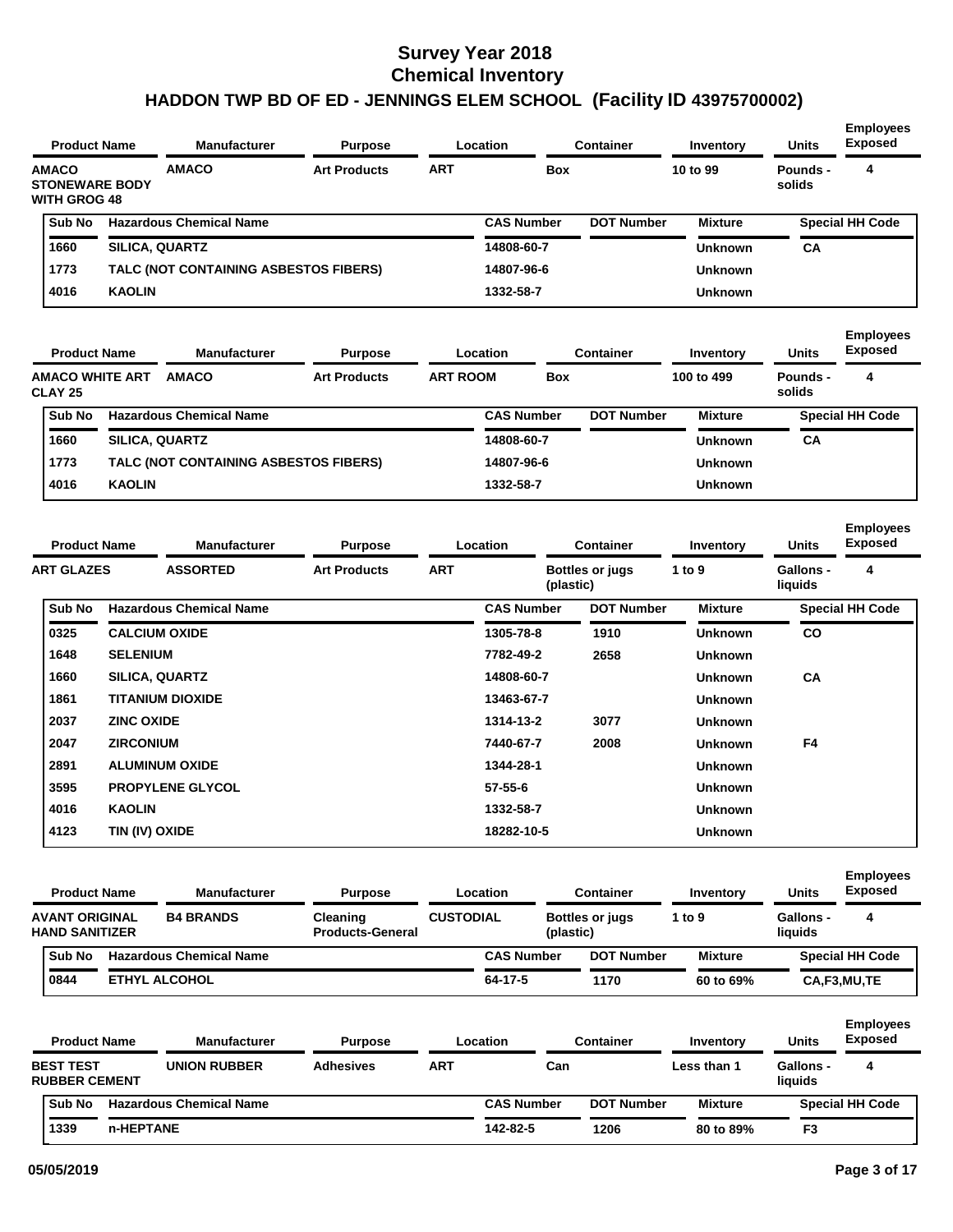| <b>Product Name</b>                                           |                | Manufacturer                      | <b>Purpose</b>                      | Location         |                   |            | <b>Container</b>       | Inventory        | <b>Units</b>                | <b>Employees</b><br><b>Exposed</b> |
|---------------------------------------------------------------|----------------|-----------------------------------|-------------------------------------|------------------|-------------------|------------|------------------------|------------------|-----------------------------|------------------------------------|
| <b>BONDEX PLASTER</b><br><b>OF PARIS</b>                      |                | <b>BONDEX</b>                     | Other                               | <b>MAINT.</b>    |                   | <b>Box</b> |                        | 100 to 499       | <b>Pounds -</b><br>solids   | 4                                  |
| Sub No                                                        |                | <b>Hazardous Chemical Name</b>    |                                     |                  | <b>CAS Number</b> |            | <b>DOT Number</b>      | <b>Mixture</b>   |                             | <b>Special HH Code</b>             |
| 1660                                                          | SILICA, QUARTZ |                                   |                                     |                  | 14808-60-7        |            |                        | 1 to 9%          | <b>CA</b>                   |                                    |
| 4001                                                          |                | <b>CALCIUM CARBONATE</b>          |                                     |                  | 1317-65-3         |            |                        | 60 to 69%        |                             |                                    |
| 4003                                                          |                | <b>CALCIUM SULFATE</b>            |                                     |                  | 7778-18-9         |            |                        | 60 to 69%        |                             |                                    |
| <b>Product Name</b>                                           |                | Manufacturer                      | <b>Purpose</b>                      | Location         |                   |            | <b>Container</b>       | Inventory        | <b>Units</b>                | <b>Employees</b><br><b>Exposed</b> |
| <b>BRIGHT CITRUS AIR</b><br><b>FRESHENER</b>                  |                | <b>CLAIRE MFG.</b>                | <b>Deodorizer</b>                   | <b>CUSTODIAL</b> |                   | Can        |                        | 1 to $9$         | <b>Pounds -</b><br>solids   | 4                                  |
| Sub No                                                        |                | <b>Hazardous Chemical Name</b>    |                                     |                  | <b>CAS Number</b> |            | <b>DOT Number</b>      | <b>Mixture</b>   |                             | <b>Special HH Code</b>             |
| 0758                                                          |                | <b>DIMETHYL ETHER</b>             |                                     |                  | 115-10-6          |            | 1033                   | Unknown          | F4                          |                                    |
| 0844                                                          |                | <b>ETHYL ALCOHOL</b>              |                                     |                  | 64-17-5           |            | 1170                   | 10 to 24%        |                             | CA,F3,MU,TE                        |
| 1118                                                          |                | <b>LIQUEFIED PETROLEUM GAS</b>    |                                     |                  | 68476-85-7        |            | 1075                   | 10 to 24%        | F4                          |                                    |
| <b>Product Name</b>                                           |                | <b>Manufacturer</b>               | <b>Purpose</b>                      | Location         |                   |            | <b>Container</b>       | Inventory        | <b>Units</b>                | <b>Employees</b><br><b>Exposed</b> |
| <b>BUCKEYE ECO</b><br><b>CARPET SPOTTER</b><br>E51            |                | <b>BUCKEYE</b>                    | Cleaning<br><b>Products-General</b> | <b>CUSTODIAL</b> |                   | (plastic)  | <b>Bottles or jugs</b> | 1 to 9           | <b>Gallons -</b><br>liquids | 4                                  |
| Sub No                                                        |                | <b>Hazardous Chemical Name</b>    |                                     |                  | <b>CAS Number</b> |            | <b>DOT Number</b>      | <b>Mixture</b>   |                             | <b>Special HH Code</b>             |
| 1015                                                          |                | <b>HYDROGEN PEROXIDE</b>          |                                     |                  | 7722-84-1         |            | 2015                   | 1 to 9%          | CO, MU, R3                  |                                    |
| 1574                                                          |                | <b>POTASSIUM NITRATE</b>          |                                     |                  | 7757-79-1         |            | 1486                   | $0.1$ to $0.9\%$ |                             |                                    |
| <b>Product Name</b>                                           |                | <b>Manufacturer</b>               | <b>Purpose</b>                      | Location         |                   |            | <b>Container</b>       | Inventory        | Units                       | <b>Employees</b><br>Exposed        |
| <b>BUCKEYE ECO</b><br><b>DISINFECTANT</b><br><b>CLEANER</b>   |                | <b>BUCKEYE</b>                    | Cleaning<br><b>Products-General</b> | <b>CUSTODIAL</b> |                   | <b>Bag</b> |                        | 1 to $9$         | <b>Gallons -</b><br>liquids | 4                                  |
| Sub No                                                        |                | <b>Hazardous Chemical Name</b>    |                                     |                  | <b>CAS Number</b> |            | <b>DOT Number</b>      | <b>Mixture</b>   |                             | <b>Special HH Code</b>             |
| 0844                                                          |                | <b>ETHYL ALCOHOL</b>              |                                     |                  | 64-17-5           |            | 1170                   | 1 to 9%          |                             | CA,F3,MU,TE                        |
| <b>Product Name</b>                                           |                | <b>Manufacturer</b>               | <b>Purpose</b>                      | Location         |                   |            | <b>Container</b>       | Inventory        | <b>Units</b>                | <b>Employees</b><br><b>Exposed</b> |
| <b>BUCKEYE ECO</b><br><b>EXTRACTION</b><br><b>CLEANER E52</b> |                | <b>BUCKEYE</b>                    | Cleaning<br><b>Products-General</b> | <b>CUSTODIAL</b> |                   | (plastic)  | <b>Bottles or jugs</b> | 1 to $9$         | Gallons -<br>liquids        | 4                                  |
| Sub No                                                        |                | <b>Hazardous Chemical Name</b>    |                                     |                  | <b>CAS Number</b> |            | <b>DOT Number</b>      | <b>Mixture</b>   |                             | <b>Special HH Code</b>             |
| 0876                                                          |                | ETHYLENEDIAMINETETRAACETIC ACID   |                                     |                  | 60-00-4           |            | 3077                   | 1 to 9%          |                             |                                    |
| <b>Product Name</b>                                           |                | <b>Manufacturer</b>               | <b>Purpose</b>                      | Location         |                   |            | <b>Container</b>       | Inventory        | <b>Units</b>                | <b>Employees</b><br><b>Exposed</b> |
| <b>BUCKEYE ECO</b><br><b>GLASS CLEANER</b>                    |                | <b>BUCKEYE</b>                    | Cleaning<br><b>Products-General</b> | <b>CUSTODIAL</b> |                   | Bag        |                        | Less than 1      | <b>Gallons -</b><br>liquids | 4                                  |
| Sub No                                                        |                | <b>Hazardous Chemical Name</b>    |                                     |                  | <b>CAS Number</b> |            | <b>DOT Number</b>      | <b>Mixture</b>   |                             | <b>Special HH Code</b>             |
| 1613                                                          |                | PROPYLENE GLYCOL MONOMETHYL ETHER |                                     |                  | 107-98-2          |            | 3092                   | 10 to 24%        | F3                          |                                    |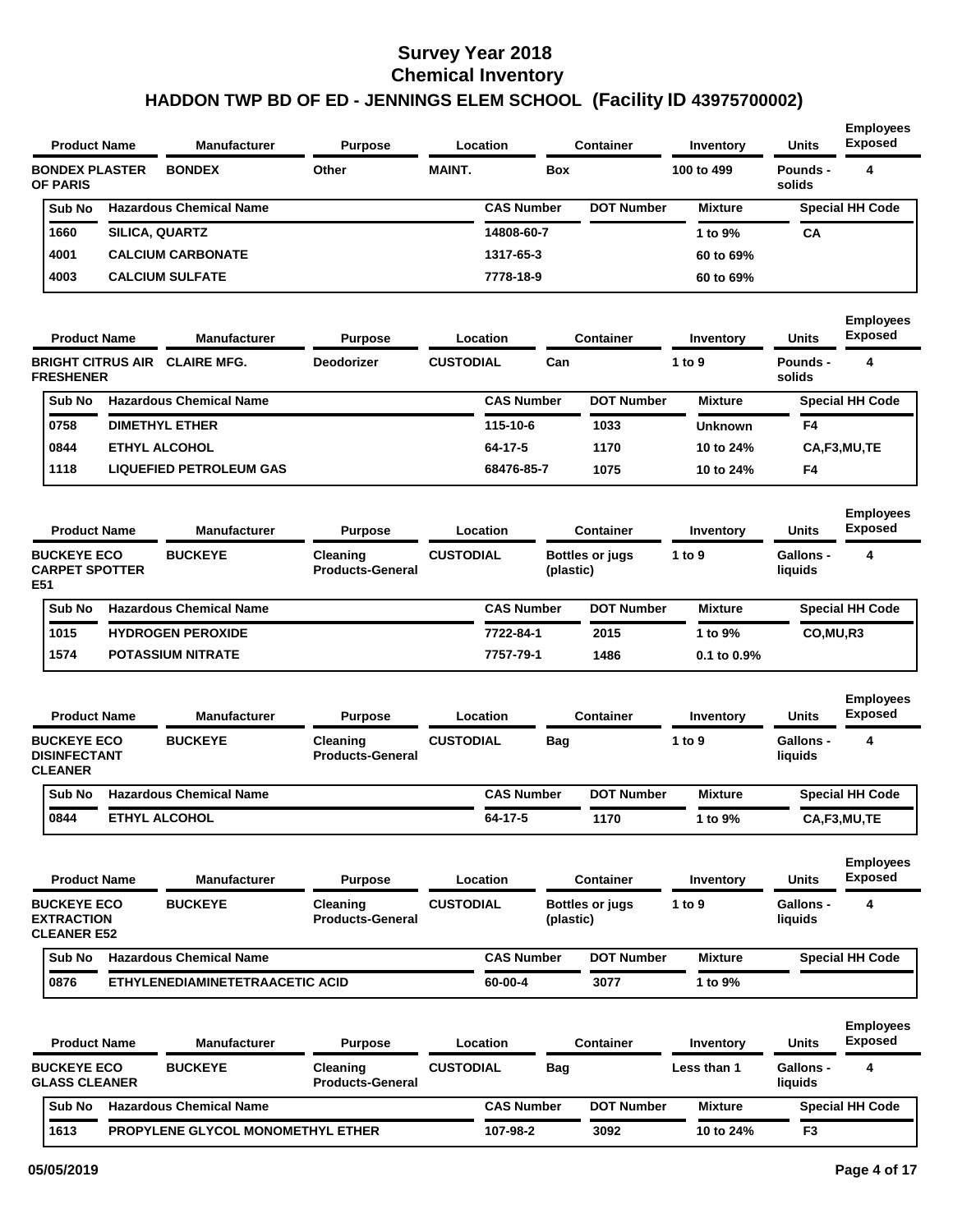| <b>Product Name</b>                                                        |                        | <b>Manufacturer</b>                 | <b>Purpose</b>                      | Location         |                   | <b>Container</b>       | Inventory      | <b>Units</b>                | <b>Employees</b><br><b>Exposed</b> |
|----------------------------------------------------------------------------|------------------------|-------------------------------------|-------------------------------------|------------------|-------------------|------------------------|----------------|-----------------------------|------------------------------------|
| <b>BUCKEYE ECO</b><br><b>HYDROGEN</b><br><b>PEROXIDE</b><br><b>CLEANER</b> |                        | <b>BUCKEYE</b>                      | Cleaning<br><b>Products-General</b> | <b>CUSTODIAL</b> | <b>Bag</b>        |                        | 1 to 9         | <b>Gallons -</b><br>liquids | 4                                  |
| Sub No                                                                     |                        | <b>Hazardous Chemical Name</b>      |                                     |                  | <b>CAS Number</b> | <b>DOT Number</b>      | <b>Mixture</b> |                             | <b>Special HH Code</b>             |
| 1015                                                                       |                        | <b>HYDROGEN PEROXIDE</b>            |                                     |                  | 7722-84-1         | 2015                   | 10 to 24%      | CO, MU, R3                  |                                    |
|                                                                            | <b>Product Name</b>    | <b>Manufacturer</b>                 | <b>Purpose</b>                      | Location         |                   | Container              | Inventory      | Units                       | <b>Employees</b><br><b>Exposed</b> |
| <b>BUCKEYE ECO</b><br><b>MUSCLE CLEANER</b>                                |                        | <b>BUCKEYE</b>                      | Cleaning<br><b>Products-General</b> | <b>CUSTODIAL</b> | <b>Bag</b>        |                        | 1 to 9         | Gallons -<br>liquids        | 4                                  |
| Sub No                                                                     |                        | <b>Hazardous Chemical Name</b>      |                                     |                  | <b>CAS Number</b> | <b>DOT Number</b>      | <b>Mixture</b> |                             | <b>Special HH Code</b>             |
| 0822                                                                       |                        | <b>DODECYLBENZENE SULFONIC ACID</b> |                                     |                  | 27176-87-0        | 2584                   | 1 to 9%        | CO                          |                                    |
| 1706                                                                       |                        | <b>SODIUM HYDROXIDE</b>             |                                     |                  | 1310-73-2         | 1823                   | 1 to 9%        | CO                          |                                    |
|                                                                            | <b>Product Name</b>    | <b>Manufacturer</b>                 | <b>Purpose</b>                      | Location         |                   | Container              | Inventory      | Units                       | <b>Employees</b><br><b>Exposed</b> |
| <b>BUCKEYE ECO</b><br><b>NEUTRAL</b><br><b>DISINFECTANT</b>                |                        | <b>BUCKEYE</b>                      | Cleaning<br><b>Products-General</b> | <b>CUSTODIAL</b> | <b>Bag</b>        |                        | 1 to 9         | <b>Gallons -</b><br>liquids | 4                                  |
| Sub No                                                                     |                        | <b>Hazardous Chemical Name</b>      |                                     |                  | <b>CAS Number</b> | <b>DOT Number</b>      | <b>Mixture</b> |                             | <b>Special HH Code</b>             |
| 0876                                                                       |                        | ETHYLENEDIAMINETETRAACETIC ACID     |                                     |                  | 60-00-4           | 3077                   | 1 to 9%        |                             |                                    |
|                                                                            | <b>Product Name</b>    | <b>Manufacturer</b>                 | <b>Purpose</b>                      | Location         |                   | Container              | Inventory      | <b>Units</b>                | <b>Employees</b><br><b>Exposed</b> |
| CAM 2 XHD-30<br><b>MOTOR OIL</b>                                           |                        | CAM <sub>2</sub>                    | <b>Motor Oil</b>                    | <b>MAINT.</b>    | (plastic)         | <b>Bottles or jugs</b> | Less than 1    | <b>Gallons -</b><br>liquids | 4                                  |
| Sub No                                                                     |                        | <b>Hazardous Chemical Name</b>      |                                     |                  | <b>CAS Number</b> | <b>DOT Number</b>      | <b>Mixture</b> |                             | Special HH Code                    |
| 2651                                                                       | <b>MOTOR OIL</b>       |                                     |                                     |                  |                   | 1270                   | 100%           |                             |                                    |
|                                                                            | <b>Product Name</b>    | <b>Manufacturer</b>                 | <b>Purpose</b>                      | Location         |                   | Container              | Inventory      | <b>Units</b>                | <b>Employees</b><br><b>Exposed</b> |
| <b>CEMENT THINNER</b>                                                      | <b>CARTER`S RUBBER</b> | <b>DENNISON MFG.</b>                | Art Products                        | <b>ART</b>       | Can               |                        | Less than 1    | Gallons -<br>liquids        | 4                                  |
| Sub No                                                                     |                        | <b>Hazardous Chemical Name</b>      |                                     |                  | <b>CAS Number</b> | <b>DOT Number</b>      | <b>Mixture</b> |                             | <b>Special HH Code</b>             |
| 2648                                                                       |                        | PETROLEUM DISTILLATES               |                                     |                  | 8002-05-9         | 1268                   | 10 to 24%      | F <sub>3</sub>              |                                    |
|                                                                            | <b>Product Name</b>    | <b>Manufacturer</b>                 | <b>Purpose</b>                      | Location         |                   | <b>Container</b>       | Inventory      | <b>Units</b>                | <b>Employees</b><br><b>Exposed</b> |
| <b>CHEWING GUM</b><br><b>REMOVER</b>                                       |                        | <b>INDCO</b>                        | Cleaning<br><b>Products-General</b> | <b>CUSTODIAL</b> | Can               |                        | 1 to 9         | <b>Pounds -</b><br>solids   | 4                                  |
| Sub No                                                                     |                        | <b>Hazardous Chemical Name</b>      |                                     |                  | <b>CAS Number</b> | <b>DOT Number</b>      | <b>Mixture</b> |                             | <b>Special HH Code</b>             |
|                                                                            |                        |                                     |                                     |                  |                   |                        |                |                             |                                    |
| 0273                                                                       | <b>BUTANE</b>          |                                     |                                     |                  | 106-97-8          | 1011                   | 80 to 89%      | F4                          |                                    |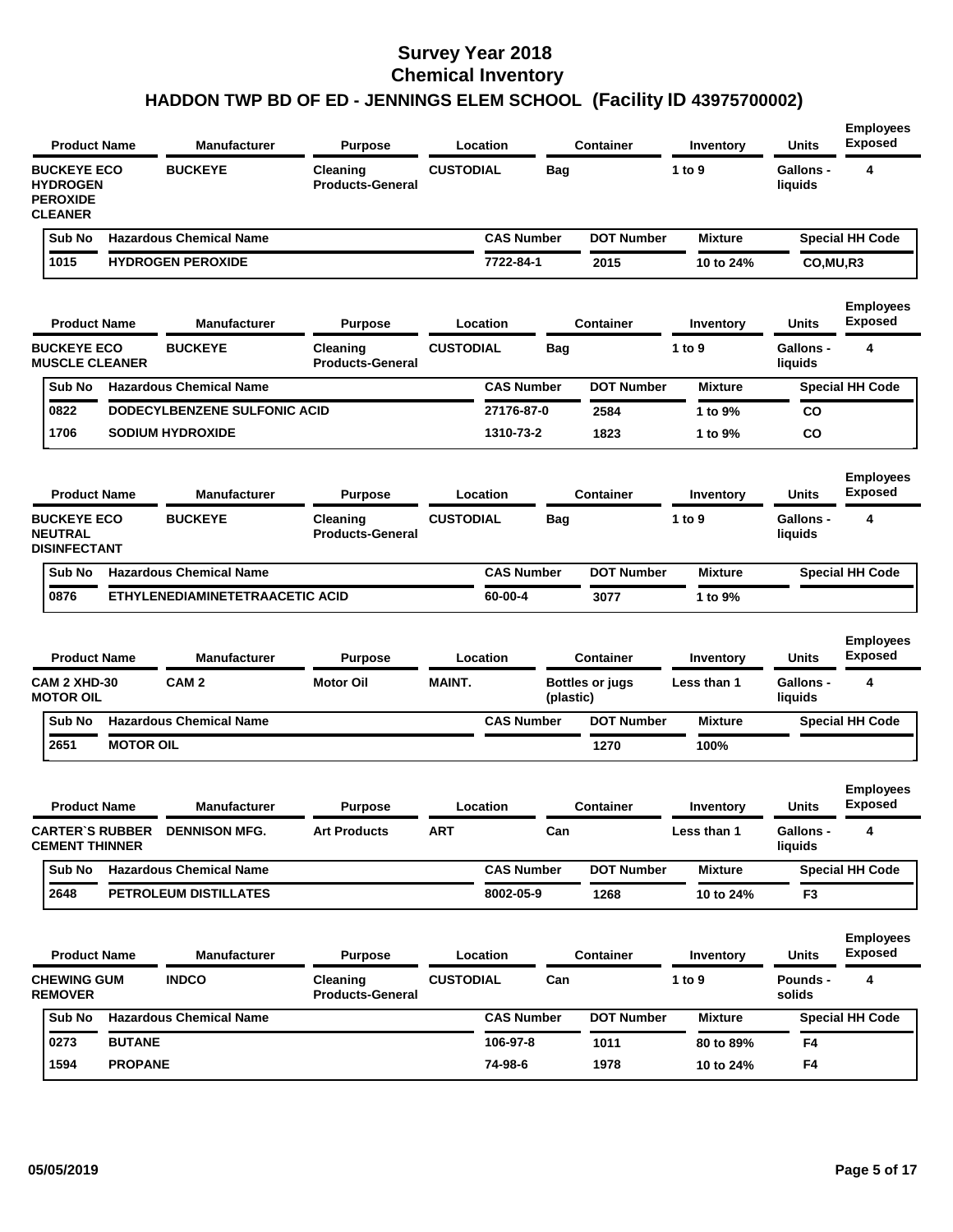| <b>Product Name</b>                                           |                | <b>Manufacturer</b>            | <b>Purpose</b>                      | Location           |           | <b>Container</b>       | Inventory      | <b>Units</b>                | <b>Employees</b><br><b>Exposed</b> |
|---------------------------------------------------------------|----------------|--------------------------------|-------------------------------------|--------------------|-----------|------------------------|----------------|-----------------------------|------------------------------------|
| <b>CLEAN ON THE GO</b><br><b>CLEAN BY PEROXY</b><br>15        |                | <b>SPARTAN</b>                 | Cleaning<br><b>Products-General</b> | <b>CUSTODIAL</b>   | (plastic) | <b>Bottles or jugs</b> | 10 to 99       | <b>Gallons -</b><br>liquids | 4                                  |
| Sub No                                                        |                | <b>Hazardous Chemical Name</b> |                                     | <b>CAS Number</b>  |           | <b>DOT Number</b>      | <b>Mixture</b> |                             | <b>Special HH Code</b>             |
| 1015                                                          |                | <b>HYDROGEN PEROXIDE</b>       |                                     | 7722-84-1          |           | 2015                   | 1 to 9%        | CO, MU, R3                  |                                    |
| <b>Product Name</b>                                           |                | <b>Manufacturer</b>            | <b>Purpose</b>                      | Location           |           | <b>Container</b>       | Inventory      | Units                       | <b>Employees</b><br><b>Exposed</b> |
| <b>CLEAN ON THE GO</b><br><b>FOAMY BATH</b><br><b>CLEANER</b> |                | <b>SPARTAN</b>                 | Cleaning<br><b>Products-General</b> | <b>CUSTODIAL</b>   | (plastic) | <b>Bottles or jugs</b> | 1 to 9         | Gallons -<br>liquids        | 4                                  |
| Sub No                                                        |                | <b>Hazardous Chemical Name</b> |                                     | <b>CAS Number</b>  |           | <b>DOT Number</b>      | <b>Mixture</b> |                             | <b>Special HH Code</b>             |
| 0844                                                          |                | <b>ETHYL ALCOHOL</b>           |                                     | 64-17-5            |           | 1170                   | 1 to 9%        |                             | CA,F3,MU,TE                        |
| <b>Product Name</b>                                           |                | <b>Manufacturer</b>            | <b>Purpose</b>                      | Location           |           | <b>Container</b>       | Inventory      | Units                       | <b>Employees</b><br><b>Exposed</b> |
| <b>CLEAN ON THE GO</b><br><b>HDQ C2</b>                       |                | <b>SPARTAN</b>                 | Cleaning<br><b>Products-General</b> | <b>CUSTODIAL</b>   | (plastic) | <b>Bottles or jugs</b> | 10 to 99       | Gallons -<br>liquids        | 4                                  |
| Sub No                                                        |                | <b>Hazardous Chemical Name</b> |                                     | <b>CAS Number</b>  |           | <b>DOT Number</b>      | <b>Mixture</b> |                             | <b>Special HH Code</b>             |
| 0844                                                          |                | <b>ETHYL ALCOHOL</b>           |                                     | 64-17-5            |           | 1170                   | 1 to 9%        |                             | CA,F3,MU,TE                        |
| <b>Product Name</b>                                           |                | <b>Manufacturer</b>            | <b>Purpose</b>                      | Location           |           | <b>Container</b>       | Inventory      | Units                       | <b>Employees</b><br><b>Exposed</b> |
| <b>CLEAN ON THE GO</b><br><b>NABC CONC. 1</b>                 |                | <b>SPARTAN</b>                 | Cleaning<br><b>Products-General</b> | <b>CUSTODIAL</b>   | (plastic) | <b>Bottles or jugs</b> | 1 to 9         | <b>Gallons -</b><br>liquids | 4                                  |
| Sub No                                                        |                | <b>Hazardous Chemical Name</b> |                                     | <b>CAS Number</b>  |           | <b>DOT Number</b>      | <b>Mixture</b> |                             | <b>Special HH Code</b>             |
| 1076                                                          |                | <b>ISOPROPYL ALCOHOL</b>       |                                     | 67-63-0            |           | 1219                   | 1 to 9%        | F <sub>3</sub>              |                                    |
| <b>Product Name</b>                                           |                | <b>Manufacturer</b>            | <b>Purpose</b>                      | Location           |           | <b>Container</b>       | Inventory      | Units                       | <b>Employees</b><br><b>Exposed</b> |
| <b>COMET CLEANSER</b>                                         |                | <b>PROCTOR &amp; GAMBLE</b>    | Cleaning<br><b>Products-General</b> | <b>CUSTODIAL</b>   | Can       |                        | 1 to 9         | <b>Pounds -</b><br>solids   | 4                                  |
| Sub No                                                        |                | <b>Hazardous Chemical Name</b> |                                     | <b>CAS Number</b>  |           | <b>DOT Number</b>      | <b>Mixture</b> |                             | <b>Special HH Code</b>             |
| 1660                                                          | SILICA, QUARTZ |                                |                                     | 14808-60-7         |           |                        | 1 to 9%        | <b>CA</b>                   |                                    |
| 4001                                                          |                | <b>CALCIUM CARBONATE</b>       |                                     | 1317-65-3          |           |                        | 100%           |                             |                                    |
| <b>Product Name</b>                                           |                | <b>Manufacturer</b>            | <b>Purpose</b>                      | Location           |           | <b>Container</b>       | Inventory      | <b>Units</b>                | <b>Employees</b><br><b>Exposed</b> |
|                                                               |                | <b>CHAPCO</b>                  | <b>Adhesives</b>                    | <b>MAINTENANCE</b> |           | <b>Plastic drum</b>    | 1 to $9$       | Gallons -<br>liquids        | 4                                  |
| <b>CSS-7 ADHESIVE</b>                                         |                |                                |                                     |                    |           |                        |                |                             |                                    |
| Sub No                                                        |                | <b>Hazardous Chemical Name</b> |                                     | <b>CAS Number</b>  |           | <b>DOT Number</b>      | <b>Mixture</b> |                             | <b>Special HH Code</b>             |
| 1222                                                          |                | <b>METHYL ALCOHOL</b>          |                                     | 67-56-1            |           | 1230                   | 1 to 9%        | F <sub>3</sub> ,TE          |                                    |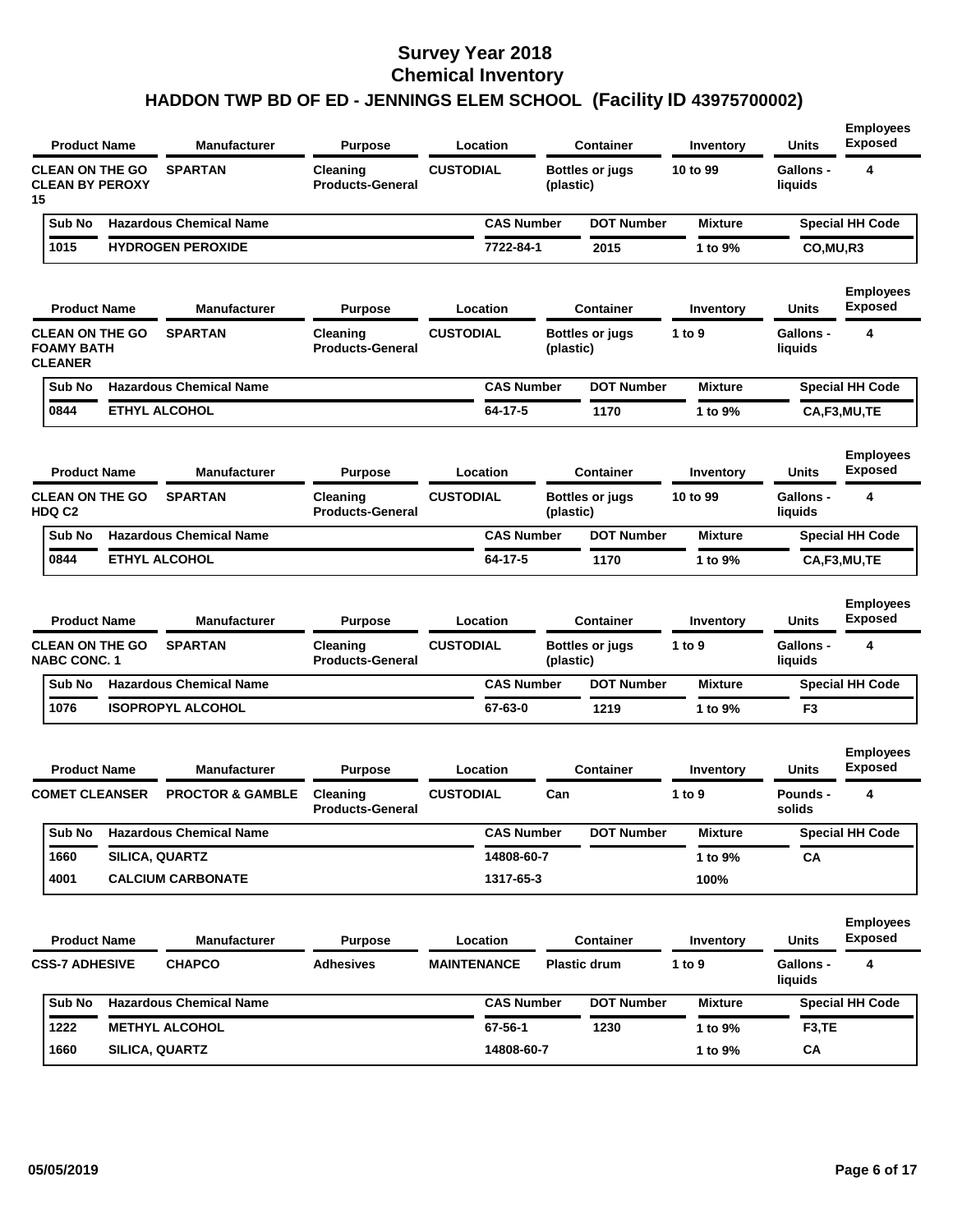| <b>Product Name</b><br><b>DABBIN FEVER INK</b> |        | <b>Manufacturer</b><br><b>Purpose</b> |     | Location | <b>Container</b>  |                        | <b>Units</b>   | <b>Employees</b><br><b>Exposed</b> |                        |
|------------------------------------------------|--------|---------------------------------------|-----|----------|-------------------|------------------------|----------------|------------------------------------|------------------------|
|                                                |        | ARROW INT L. INC.                     | Ink | ART      | (plastic)         | <b>Bottles or jugs</b> | Less than 1    | <b>Gallons -</b><br>liquids        | 4                      |
|                                                | Sub No | <b>Hazardous Chemical Name</b>        |     |          | <b>CAS Number</b> | <b>DOT Number</b>      | <b>Mixture</b> |                                    | <b>Special HH Code</b> |
|                                                | 0844   | <b>ETHYL ALCOHOL</b>                  |     |          | 64-17-5           | 1170                   | 1 to 9%        |                                    | CA,F3,MU,TE            |
|                                                | 1222   | <b>METHYL ALCOHOL</b>                 |     |          | 67-56-1           | 1230                   | 1 to $9\%$     | F <sub>3</sub> .TE                 |                        |

| <b>Product Name</b>                          |                       | <b>Manufacturer</b>              | <b>Purpose</b> | <b>Container</b><br>Location |                    | Inventory | <b>Units</b>           | <b>Employees</b><br><b>Exposed</b> |                    |                        |
|----------------------------------------------|-----------------------|----------------------------------|----------------|------------------------------|--------------------|-----------|------------------------|------------------------------------|--------------------|------------------------|
| <b>DAP DURABOND</b><br><b>UNSANDED GROUT</b> |                       | <b>BOSTIK INC.</b>               | Other          |                              | <b>MAINTENANCE</b> | (plastic) | <b>Bottles or jugs</b> | 10 to 99                           | Pounds -<br>solids | 4                      |
| Sub No                                       |                       | <b>Hazardous Chemical Name</b>   |                |                              | <b>CAS Number</b>  |           | <b>DOT Number</b>      | <b>Mixture</b>                     |                    | <b>Special HH Code</b> |
| 0342                                         |                       | <b>CARBON BLACK</b>              |                |                              | 1333-86-4          |           | 1361                   | 1 to 9%                            | <b>CA</b>          |                        |
| 0434                                         | <b>CHROMIC OXIDE</b>  |                                  |                |                              | 1308-38-9          |           | 3077                   | 1 to 9%                            |                    |                        |
| 1036                                         | <b>IRON OXIDE</b>     |                                  |                |                              | 1309-37-1          |           |                        | 1 to 9%                            |                    |                        |
| 1660                                         | <b>SILICA, QUARTZ</b> |                                  |                |                              | 14808-60-7         |           |                        | 60 to 69%                          | CA                 |                        |
| 1661                                         |                       | <b>SILICATE, PORTLAND CEMENT</b> |                |                              | 65997-15-1         |           |                        | 25 to 49%                          |                    |                        |
| 1861                                         |                       | <b>TITANIUM DIOXIDE</b>          |                |                              | 13463-67-7         |           |                        | 1 to 9%                            |                    |                        |
| 4015                                         | <b>GYPSUM</b>         |                                  |                |                              | 13397-24-5         |           |                        | 1 to 9%                            |                    |                        |
|                                              |                       |                                  |                |                              |                    |           |                        |                                    |                    |                        |

| <b>Product Name</b>                 | <b>Manufacturer</b> | <b>Purpose</b>                       | Location                            |                  | <b>Container</b>  | Inventory                           | <b>Units</b>   | <b>Employees</b><br><b>Exposed</b> |                        |
|-------------------------------------|---------------------|--------------------------------------|-------------------------------------|------------------|-------------------|-------------------------------------|----------------|------------------------------------|------------------------|
| <b>DISINFECTING</b><br><b>WIPES</b> |                     | <b>BERKLEY &amp; JENSEN</b><br>(PDI) | Cleaning<br><b>Products-General</b> | <b>CUSTODIAL</b> |                   | <b>Bottles or jugs</b><br>(plastic) | 1 to 9         | Pounds -<br>solids                 | 4                      |
| <b>Sub No</b>                       |                     | <b>Hazardous Chemical Name</b>       |                                     |                  | <b>CAS Number</b> | <b>DOT Number</b>                   | <b>Mixture</b> |                                    | <b>Special HH Code</b> |
| 1076                                |                     | <b>ISOPROPYL ALCOHOL</b>             |                                     |                  | 67-63-0           | 1219                                | 1 to 9%        | F <sub>3</sub>                     |                        |

| <b>Product Name</b> | <b>Manufacturer</b> | <b>Purpose</b> |                                                        | Location | <b>Container</b> | Inventory         | <b>Units</b>      | <b>Employees</b><br><b>Exposed</b> |                |                        |
|---------------------|---------------------|----------------|--------------------------------------------------------|----------|------------------|-------------------|-------------------|------------------------------------|----------------|------------------------|
|                     | <b>DUCO CEMENT</b>  |                | <b>Adhesives</b><br><b>MAINT.</b><br><b>ITW DEVCON</b> |          | Other            |                   | Less than 1       | Gallons -<br>liquids               | 4              |                        |
|                     | Sub No              |                | <b>Hazardous Chemical Name</b>                         |          |                  | <b>CAS Number</b> | <b>DOT Number</b> | <b>Mixture</b>                     |                | <b>Special HH Code</b> |
|                     | 0006                | <b>ACETONE</b> |                                                        |          |                  | 67-64-1           | 1090              | 80 to 89%                          | F <sub>3</sub> |                        |
|                     | 0334                | <b>CAMPHOR</b> |                                                        |          |                  | 76-22-2           | 2717              | 1 to 9%                            |                |                        |
|                     | 1076                |                | <b>ISOPROPYL ALCOHOL</b>                               |          |                  | 67-63-0           | 1219              | 10 to 24%                          | F <sub>3</sub> |                        |
|                     | 1366                |                | <b>NITROCELLULOSE</b>                                  |          |                  | 9004-70-0         | 2556              | 10 to 24%                          | <b>F3,R3</b>   |                        |

| <b>Product Name</b>                                  |               | <b>Manufacturer</b>            | <b>Purpose</b> |               | Location          | <b>Container</b>       | Inventory      | <b>Units</b>       | <b>Employees</b><br><b>Exposed</b> |
|------------------------------------------------------|---------------|--------------------------------|----------------|---------------|-------------------|------------------------|----------------|--------------------|------------------------------------|
| <b>DURABOND</b><br><b>PLASTER OF PARIS</b><br>Sub No |               | <b>DAP</b>                     | Other          | <b>MAINT.</b> | (plastic)         | <b>Bottles or jugs</b> | 10 to 99       | Pounds -<br>solids | 4                                  |
|                                                      |               | <b>Hazardous Chemical Name</b> |                |               | <b>CAS Number</b> | <b>DOT Number</b>      | <b>Mixture</b> |                    | <b>Special HH Code</b>             |
| 1659                                                 | <b>MICA</b>   |                                |                |               | 12001-26-2        |                        | 1 to 9%        |                    |                                    |
| 4001                                                 |               | <b>CALCIUM CARBONATE</b>       |                |               | 1317-65-3         |                        | 25 to 49%      |                    |                                    |
| 4003                                                 |               | <b>CALCIUM SULFATE</b>         |                |               | 7778-18-9         |                        | <b>Unknown</b> |                    |                                    |
| 4016                                                 | <b>KAOLIN</b> |                                |                |               | 1332-58-7         |                        | 1 to 9%        |                    |                                    |
|                                                      |               |                                |                |               |                   |                        |                |                    |                                    |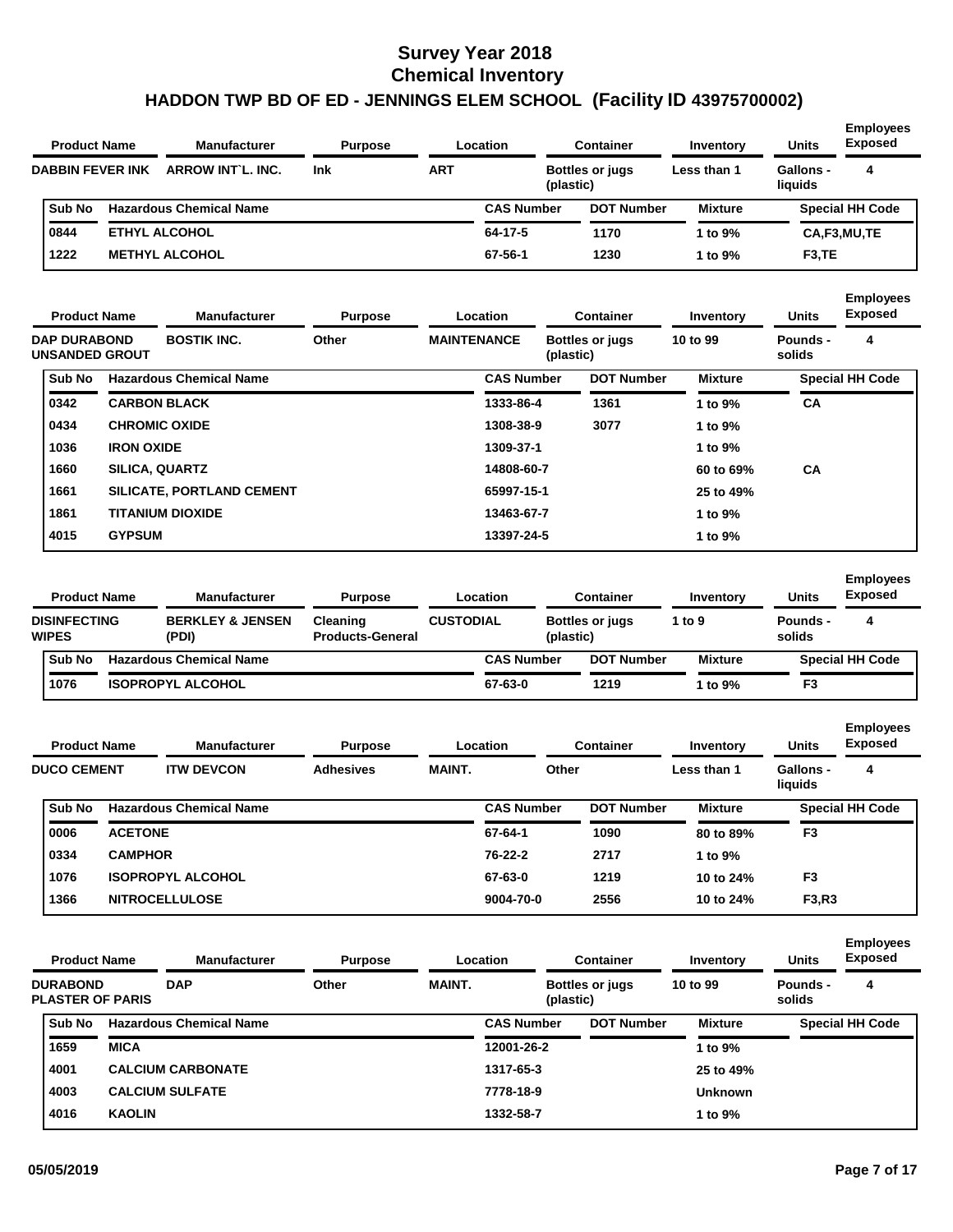| <b>Product Name</b>                            |                  | <b>Manufacturer</b>            | <b>Purpose</b>                             |                  | Location          |           | <b>Container</b>       | Inventory      | <b>Units</b>                | <b>Employees</b><br><b>Exposed</b> |
|------------------------------------------------|------------------|--------------------------------|--------------------------------------------|------------------|-------------------|-----------|------------------------|----------------|-----------------------------|------------------------------------|
| <b>DUST MOP DUST</b><br><b>CLOTH TREATMENT</b> |                  | <b>SPARTAN</b>                 | Cleaning<br><b>Products-General</b>        | <b>CUSTODIAL</b> |                   | (plastic) | <b>Bottles or jugs</b> | Less than 1    | <b>Gallons -</b><br>liquids | 4                                  |
| Sub No                                         |                  | <b>Hazardous Chemical Name</b> |                                            |                  | <b>CAS Number</b> |           | <b>DOT Number</b>      | <b>Mixture</b> |                             | <b>Special HH Code</b>             |
| 0878                                           |                  | <b>ETHYLENE GLYCOL</b>         |                                            |                  | $107 - 21 - 1$    |           | 3082                   | 1 to 9%        |                             |                                    |
| <b>Product Name</b>                            |                  | <b>Manufacturer</b>            | <b>Purpose</b>                             |                  | Location          |           | <b>Container</b>       | Inventory      | <b>Units</b>                | <b>Employees</b><br><b>Exposed</b> |
| <b>ECHO PREMIUM 50</b><br>1 OIL                |                  | <b>CALUMET PKG.</b>            | <b>Motor Oil</b>                           | <b>MAINT.</b>    |                   | (plastic) | <b>Bottles or jugs</b> | Less than 1    | Gallons -<br>liquids        | 4                                  |
| Sub No                                         |                  | <b>Hazardous Chemical Name</b> |                                            |                  | <b>CAS Number</b> |           | <b>DOT Number</b>      | <b>Mixture</b> |                             | <b>Special HH Code</b>             |
| 2651                                           | <b>MOTOR OIL</b> |                                |                                            |                  |                   |           | 1270                   | 100%           |                             |                                    |
| <b>Product Name</b>                            |                  | <b>Manufacturer</b>            | <b>Purpose</b>                             |                  | Location          |           | Container              | Inventory      | Units                       | <b>Employees</b><br><b>Exposed</b> |
| <b>ELMER'S SPRAY</b><br><b>ADHESIVE</b>        |                  | <b>BORDEN</b>                  | <b>Adhesives</b>                           | <b>ART</b>       |                   | Can       |                        | Less than 1    | Pounds -<br>solids          | 4                                  |
| Sub No                                         |                  | <b>Hazardous Chemical Name</b> |                                            |                  | <b>CAS Number</b> |           | <b>DOT Number</b>      | <b>Mixture</b> |                             | <b>Special HH Code</b>             |
| 0006                                           | <b>ACETONE</b>   |                                |                                            |                  | 67-64-1           |           | 1090                   | 25 to 49%      | F <sub>3</sub>              |                                    |
| 0758                                           |                  | <b>DIMETHYL ETHER</b>          |                                            |                  | 115-10-6          |           | 1033                   | 10 to 24%      | F <sub>4</sub>              |                                    |
| 1040                                           | <b>ISOBUTANE</b> |                                |                                            |                  | 75-28-5           |           | 1969                   | 25 to 49%      | F4                          |                                    |
| 1285                                           |                  | <b>2-METHYLPENTANE</b>         |                                            |                  | 107-83-5          |           | 1993                   | 50 to 59%      | F <sub>3</sub>              |                                    |
| 1476                                           | <b>PENTANE</b>   |                                |                                            |                  | 109-66-0          |           | 1265                   | 1 to 9%        | F4                          |                                    |
| 1594                                           | <b>PROPANE</b>   |                                |                                            |                  | 74-98-6           |           | 1978                   | 25 to 49%      | F4                          |                                    |
| <b>Product Name</b>                            |                  | <b>Manufacturer</b>            | <b>Purpose</b>                             |                  | Location          |           | <b>Container</b>       | Inventory      | Units                       | <b>Employees</b><br><b>Exposed</b> |
| <b>EXPO CLEANING</b><br><b>WIPES</b>           |                  | <b>SANFORD</b>                 | <b>Cleaning</b><br><b>Products-General</b> | <b>CUSTODIAL</b> |                   | (plastic) | <b>Bottles or jugs</b> | 1 to 9         | Pounds -<br>solids          | 4                                  |
| Sub No                                         |                  | <b>Hazardous Chemical Name</b> |                                            |                  | <b>CAS Number</b> |           | <b>DOT Number</b>      | <b>Mixture</b> |                             | <b>Special HH Code</b>             |
| 1076                                           |                  | <b>ISOPROPYL ALCOHOL</b>       |                                            |                  | 67-63-0           |           | 1219                   | Unknown        | F <sub>3</sub>              |                                    |
| <b>Product Name</b>                            |                  | <b>Manufacturer</b>            | <b>Purpose</b>                             |                  | Location          |           | <b>Container</b>       | Inventory      | <b>Units</b>                | <b>Employees</b><br><b>Exposed</b> |
| <b>EXPO DRY ERASE</b><br><b>CLEANER</b>        |                  | <b>SANFORD</b>                 | Cleaning<br><b>Products-General</b>        | <b>CUSTODIAL</b> |                   | (plastic) | <b>Bottles or jugs</b> | Less than 1    | <b>Gallons -</b><br>liquids | 4                                  |
| Sub No                                         |                  | <b>Hazardous Chemical Name</b> |                                            |                  | <b>CAS Number</b> |           | <b>DOT Number</b>      | <b>Mixture</b> |                             | <b>Special HH Code</b>             |
| 0275                                           |                  | <b>2-BUTOXY ETHANOL</b>        |                                            |                  | 111-76-2          |           | 2369                   | Unknown        | CA                          |                                    |
| 1076                                           |                  | <b>ISOPROPYL ALCOHOL</b>       |                                            |                  | 67-63-0           |           | 1219                   | <b>Unknown</b> | F <sub>3</sub>              |                                    |
| <b>Product Name</b>                            |                  | <b>Manufacturer</b>            | <b>Purpose</b>                             |                  | Location          |           | Container              | Inventory      | <b>Units</b>                | <b>Employees</b><br><b>Exposed</b> |
| <b>FEBREZE AIR</b><br><b>EFFECTS</b>           |                  | <b>PROCTOR &amp; GAMBLE</b>    | <b>Deodorizer</b>                          | <b>CUSTODIAL</b> |                   | Can       |                        | 1 to $9$       | Pounds -<br>solids          | 4                                  |
| Sub No                                         |                  | <b>Hazardous Chemical Name</b> |                                            |                  | <b>CAS Number</b> |           | <b>DOT Number</b>      | <b>Mixture</b> |                             | <b>Special HH Code</b>             |
| 0844                                           |                  | <b>ETHYL ALCOHOL</b>           |                                            |                  | 64-17-5           |           | 1170                   | 1 to 9%        |                             | CA,F3,MU,TE                        |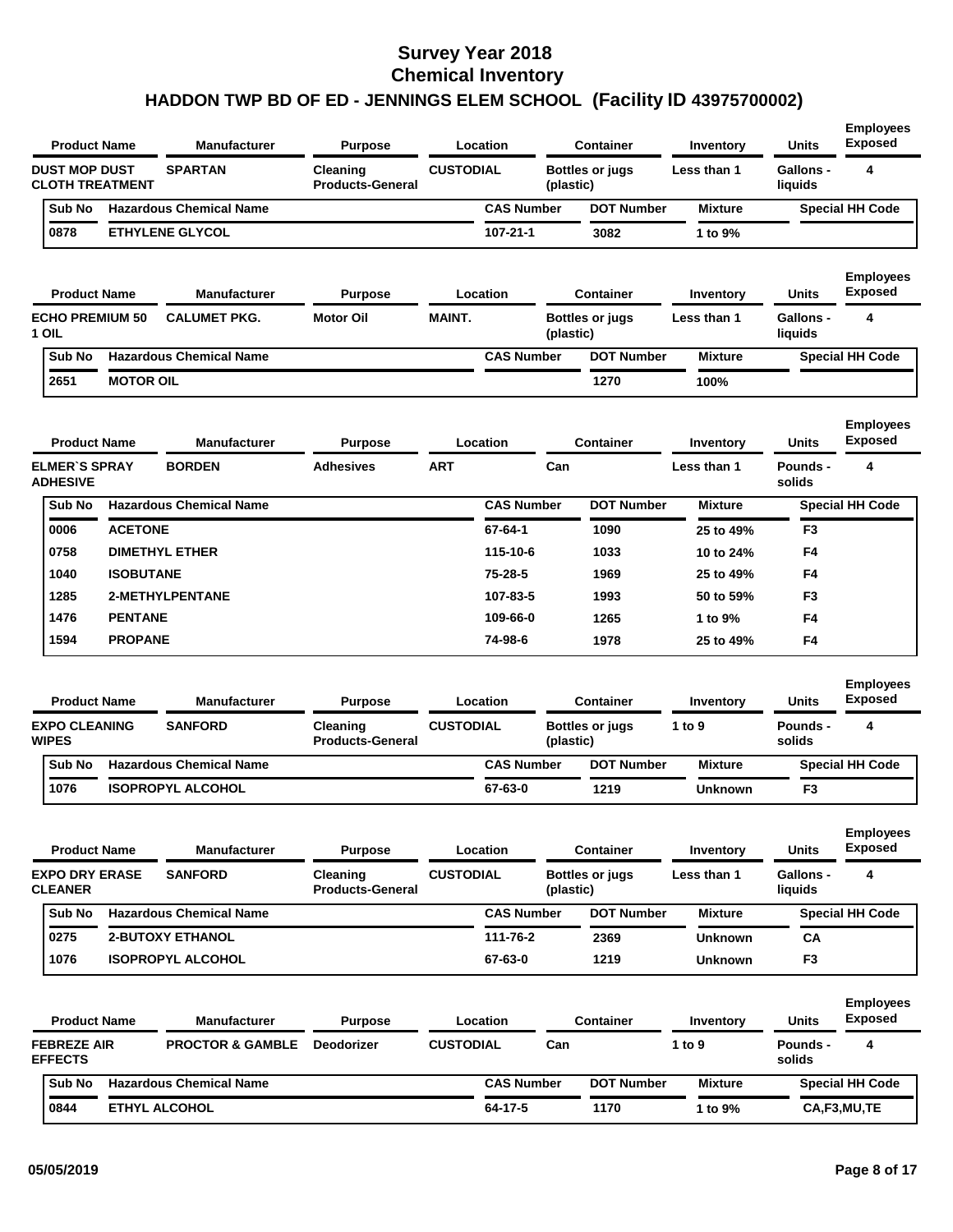| <b>Product Name</b>                                     |                 | <b>Manufacturer</b>                    | <b>Purpose</b>                              |                    | Location          |           | <b>Container</b>                           | Inventory             | <b>Units</b>                     | <b>Employees</b><br><b>Exposed</b>      |
|---------------------------------------------------------|-----------------|----------------------------------------|---------------------------------------------|--------------------|-------------------|-----------|--------------------------------------------|-----------------------|----------------------------------|-----------------------------------------|
| <b>GASOLINE</b>                                         |                 | <b>GENERIC</b>                         | Fuel                                        | <b>MAINT.</b>      |                   | (plastic) | <b>Bottles or jugs</b>                     | 1 to 9                | <b>Gallons -</b><br>liquids      | 4                                       |
| Sub No                                                  |                 | <b>Hazardous Chemical Name</b>         |                                             |                    | <b>CAS Number</b> |           | <b>DOT Number</b>                          | <b>Mixture</b>        |                                  | <b>Special HH Code</b>                  |
| 0957                                                    | <b>GASOLINE</b> |                                        |                                             |                    | 8006-61-9         |           | 1203                                       | 100%                  | CA,F3                            |                                         |
| <b>Product Name</b>                                     |                 | <b>Manufacturer</b>                    | <b>Purpose</b>                              |                    | Location          |           | <b>Container</b>                           | Inventory             | <b>Units</b>                     | <b>Employees</b><br><b>Exposed</b>      |
| <b>GERM-X HAND</b><br><b>SANITIZER</b>                  |                 | VI-JON                                 | Cleaning<br><b>Products-General</b>         | <b>CUSTODIAL</b>   |                   | (plastic) | <b>Bottles or jugs</b>                     | Less than 1           | <b>Gallons -</b><br>liquids      | 4                                       |
| Sub No                                                  |                 | <b>Hazardous Chemical Name</b>         |                                             |                    | <b>CAS Number</b> |           | <b>DOT Number</b>                          | <b>Mixture</b>        |                                  | <b>Special HH Code</b>                  |
| 0844                                                    |                 | <b>ETHYL ALCOHOL</b>                   |                                             |                    | 64-17-5           |           | 1170                                       | 50 to 59%             |                                  | CA,F3,MU,TE                             |
| 1076                                                    |                 | <b>ISOPROPYL ALCOHOL</b>               |                                             |                    | 67-63-0           |           | 1219                                       | 1 to 9%               | F <sub>3</sub>                   |                                         |
| <b>Product Name</b>                                     |                 | <b>Manufacturer</b>                    | <b>Purpose</b>                              |                    | Location          |           | <b>Container</b>                           | Inventory             | <b>Units</b>                     | <b>Employees</b><br><b>Exposed</b>      |
| <b>HYDROGEN</b><br><b>PEROXIDE 3</b><br><b>SOLUTION</b> |                 | <b>CUMBERLAND SWAN</b>                 | <b>Medical/First Aid</b><br><b>Supplies</b> | <b>NURSE</b>       |                   | (plastic) | <b>Bottles or jugs</b>                     | Less than 1           | <b>Gallons -</b><br>liquids      | 4                                       |
| Sub No                                                  |                 | <b>Hazardous Chemical Name</b>         |                                             |                    | <b>CAS Number</b> |           | <b>DOT Number</b>                          | <b>Mixture</b>        |                                  | <b>Special HH Code</b>                  |
| 1015                                                    |                 | <b>HYDROGEN PEROXIDE</b>               |                                             |                    | 7722-84-1         |           | 2015                                       | 1 to 9%               | CO, MU, R3                       |                                         |
| <b>Product Name</b><br><b>IHS FOAM</b>                  |                 | <b>Manufacturer</b><br><b>HILLYARD</b> | <b>Purpose</b><br><b>Medical</b>            | <b>THRU SCHOOL</b> | Location          |           | <b>Container</b><br><b>Bottles or jugs</b> | Inventory<br>1 to $9$ | <b>Units</b><br><b>Gallons -</b> | <b>Employees</b><br><b>Exposed</b><br>4 |
| <b>SANITIZER</b>                                        |                 |                                        | <b>Disinfectant</b>                         |                    |                   | (plastic) |                                            |                       | liquids                          |                                         |
| Sub No                                                  |                 | <b>Hazardous Chemical Name</b>         |                                             |                    | <b>CAS Number</b> |           | <b>DOT Number</b>                          | <b>Mixture</b>        |                                  | <b>Special HH Code</b>                  |
| 0844                                                    |                 | <b>ETHYL ALCOHOL</b>                   |                                             |                    | 64-17-5           |           | 1170                                       | 60 to 69%             |                                  | CA,F3,MU,TE                             |
| 1076                                                    |                 | <b>ISOPROPYL ALCOHOL</b>               |                                             |                    | 67-63-0           |           | 1219                                       | 1 to 9%               | F <sub>3</sub>                   |                                         |
| 3319                                                    | <b>GLYCERIN</b> |                                        |                                             |                    | $56 - 81 - 5$     |           |                                            | 1 to 9%               |                                  |                                         |
| <b>Product Name</b>                                     |                 | Manufacturer                           | <b>Purpose</b>                              |                    | Location          |           | Container                                  | Inventory             | Units                            | <b>Employees</b><br><b>Exposed</b>      |
| <b>ISAGEL</b>                                           |                 | <b>COLOPLAST CORP.</b>                 | Cleaning<br><b>Products-General</b>         | <b>ART</b>         |                   | (plastic) | <b>Bottles or jugs</b>                     | Less than 1           | Gallons -<br>liquids             | 4                                       |
| Sub No                                                  |                 | <b>Hazardous Chemical Name</b>         |                                             |                    | <b>CAS Number</b> |           | <b>DOT Number</b>                          | <b>Mixture</b>        |                                  | <b>Special HH Code</b>                  |
| 0844                                                    |                 | ETHYL ALCOHOL                          |                                             |                    | 64-17-5           |           | 1170                                       | 70 to 79%             |                                  | CA,F3,MU,TE                             |
|                                                         |                 |                                        |                                             |                    |                   |           |                                            |                       |                                  | <b>Employees</b>                        |
| <b>Product Name</b>                                     |                 | <b>Manufacturer</b>                    | <b>Purpose</b>                              |                    | Location          |           | <b>Container</b>                           | Inventory             | Units                            | <b>Exposed</b>                          |
| <b>ISOPROPYL</b><br><b>ALCOHOL 70</b>                   |                 | <b>CUMBERLAND SWAN</b>                 | <b>Medical/First Aid</b><br><b>Supplies</b> | <b>NURSE</b>       |                   | (plastic) | <b>Bottles or jugs</b>                     | Less than 1           | <b>Gallons -</b><br>liquids      | 4                                       |
| Sub No                                                  |                 | <b>Hazardous Chemical Name</b>         |                                             |                    | <b>CAS Number</b> |           | <b>DOT Number</b>                          | <b>Mixture</b>        |                                  | <b>Special HH Code</b>                  |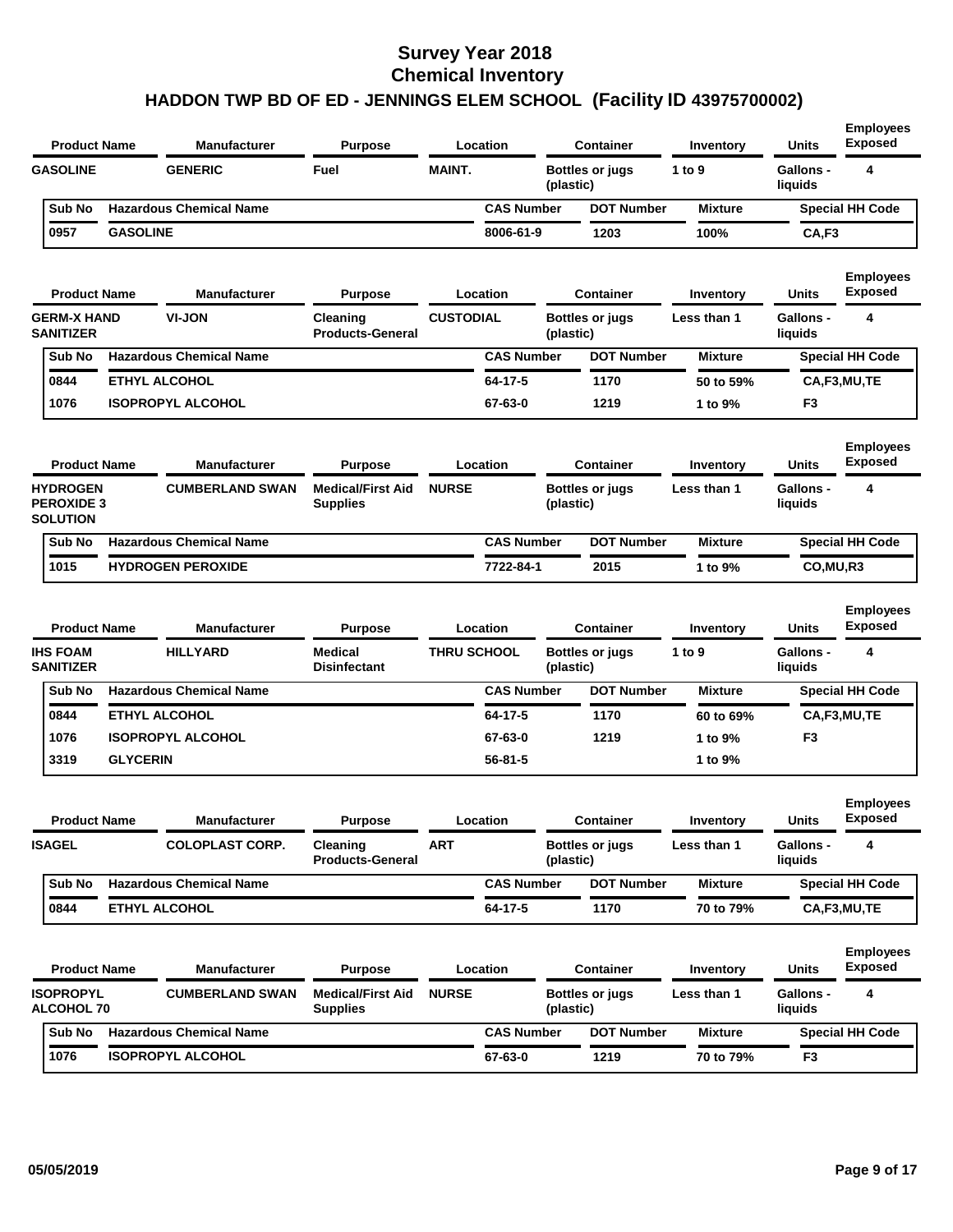| <b>Product Name</b> |                       | <b>Manufacturer</b>            | <b>Purpose</b>   |               | Location            | <b>Container</b>                               | Inventory                  | <b>Units</b>                | <b>Employees</b><br><b>Exposed</b> |
|---------------------|-----------------------|--------------------------------|------------------|---------------|---------------------|------------------------------------------------|----------------------------|-----------------------------|------------------------------------|
| <b>FLOOR FINISH</b> | <b>JEWEL EXT.WEAR</b> | <b>CAMDEN BAG</b>              | <b>Floor Wax</b> | <b>MAINT.</b> |                     | <b>Plastic drum</b>                            | 10 to 99                   | <b>Gallons -</b><br>liquids | 4                                  |
| Sub No              |                       | <b>Hazardous Chemical Name</b> |                  |               | <b>CAS Number</b>   | <b>DOT Number</b>                              | <b>Mixture</b>             |                             | <b>Special HH Code</b>             |
| 0773                |                       | <b>DI-n-BUTYL PHTHALATE</b>    |                  |               | 84-74-2             | 3082                                           | 1 to 9%                    | TΕ                          |                                    |
|                     | Property and March 21 |                                |                  |               | $1 - 2 - 3 + 1 - 1$ | $\mathbf{A}$ and $\mathbf{A}$ and $\mathbf{A}$ | the compact of the company |                             | <b>Employees</b><br>Evnocad        |

| <b>Product Name</b>                   | <b>Manufacturer</b><br>Location<br><b>Purpose</b> |                                | Container                           | Inventory | <b>Units</b>      | <b>Exposed</b>                      |                |                             |                        |
|---------------------------------------|---------------------------------------------------|--------------------------------|-------------------------------------|-----------|-------------------|-------------------------------------|----------------|-----------------------------|------------------------|
| <b>JEWEL MOP STRIP</b><br><b>PLUS</b> |                                                   | <b>CAMDEN BAG</b>              | Cleaning<br><b>Products-General</b> |           | <b>CUSTODIAL</b>  | <b>Bottles or jugs</b><br>(plastic) | 10 to 99       | <b>Gallons -</b><br>liauids | 4                      |
| Sub No                                |                                                   | <b>Hazardous Chemical Name</b> |                                     |           | <b>CAS Number</b> | <b>DOT Number</b>                   | <b>Mixture</b> |                             | <b>Special HH Code</b> |
| 0275                                  |                                                   | <b>2-BUTOXY ETHANOL</b>        |                                     |           | 111-76-2          | 2369                                | 10 to 24%      | CA                          |                        |
| 0835                                  | <b>ETHANOLAMINE</b>                               |                                |                                     |           | 141-43-5          | 2491                                | 10 to 24%      | <b>CO</b>                   |                        |
| 0878                                  |                                                   | <b>ETHYLENE GLYCOL</b>         |                                     |           | 107-21-1          | 3082                                | 1 to 9%        |                             |                        |

| <b>Product Name</b>                              |                | <b>Manufacturer</b>            | <b>Purpose</b>   |            | Location          | <b>Container</b>  | Inventory      | <b>Units</b>       | <b>Employees</b><br><b>Exposed</b> |
|--------------------------------------------------|----------------|--------------------------------|------------------|------------|-------------------|-------------------|----------------|--------------------|------------------------------------|
| <b>KRYLON</b><br><b>WORKABLE FIXATIF</b><br>1306 |                | <b>SHERWIN WILLIAMS</b>        | <b>Adhesives</b> | <b>ART</b> | Can               |                   | 1 to 9         | Pounds -<br>solids | 4                                  |
| Sub No                                           |                | <b>Hazardous Chemical Name</b> |                  |            | <b>CAS Number</b> | <b>DOT Number</b> | <b>Mixture</b> |                    | <b>Special HH Code</b>             |
| 0006                                             | <b>ACETONE</b> |                                |                  |            | 67-64-1           | 1090              | 1 to 9%        | F <sub>3</sub>     |                                    |
| 0273                                             | <b>BUTANE</b>  |                                |                  |            | 106-97-8          | 1011              | 10 to 24%      | F <sub>4</sub>     |                                    |
| 0275                                             |                | <b>2-BUTOXY ETHANOL</b>        |                  |            | 111-76-2          | 2369              | 1 to 9%        | CA                 |                                    |
| 1076                                             |                | <b>ISOPROPYL ALCOHOL</b>       |                  |            | 67-63-0           | 1219              | 1 to 9%        | F <sub>3</sub>     |                                    |
| 1594                                             | <b>PROPANE</b> |                                |                  |            | 74-98-6           | 1978              | 10 to 24%      | F <sub>4</sub>     |                                    |

| <b>Manufacturer</b><br><b>Product Name</b>                 |  |                                   | <b>Purpose</b>                      | Location         |                   | Container              | Inventory      | <b>Units</b>                | <b>Employees</b><br><b>Exposed</b> |
|------------------------------------------------------------|--|-----------------------------------|-------------------------------------|------------------|-------------------|------------------------|----------------|-----------------------------|------------------------------------|
| LA`S TOTALLY<br><b>AWESOME ALL</b><br><b>PURP. CLEANER</b> |  | <b>AWESOME</b><br><b>PRODUCTS</b> | Cleaning<br><b>Products-General</b> | <b>CUSTODIAL</b> | (plastic)         | <b>Bottles or jugs</b> | Less than 1    | <b>Gallons -</b><br>liauids | 4                                  |
| <b>Sub No</b>                                              |  | <b>Hazardous Chemical Name</b>    |                                     |                  | <b>CAS Number</b> | <b>DOT Number</b>      | <b>Mixture</b> |                             | <b>Special HH Code</b>             |
| 0275                                                       |  | <b>2-BUTOXY ETHANOL</b>           |                                     |                  | 111-76-2          | 2369                   | 1 to $9\%$     | СA                          |                                    |

| <b>Product Name</b>                       |  | <b>Manufacturer</b>            | <b>Purpose</b>                      |                  | Location          |           | <b>Container</b>       | Inventory      | <b>Units</b>                | <b>Employees</b><br><b>Exposed</b> |
|-------------------------------------------|--|--------------------------------|-------------------------------------|------------------|-------------------|-----------|------------------------|----------------|-----------------------------|------------------------------------|
| <b>LC-10 LIME SCALE</b><br><b>REMOVER</b> |  | <b>INDCO</b>                   | Cleaning<br><b>Products-General</b> | <b>CUSTODIAL</b> |                   | (plastic) | <b>Bottles or jugs</b> | 1 to 9         | <b>Gallons -</b><br>liquids | 4                                  |
| <b>Sub No</b>                             |  | <b>Hazardous Chemical Name</b> |                                     |                  | <b>CAS Number</b> |           | <b>DOT Number</b>      | Mixture        |                             | <b>Special HH Code</b>             |
| 1516                                      |  | <b>PHOSPHORIC ACID</b>         |                                     |                  | 7664-38-2         |           | 1805                   | <b>Unknown</b> | CO                          |                                    |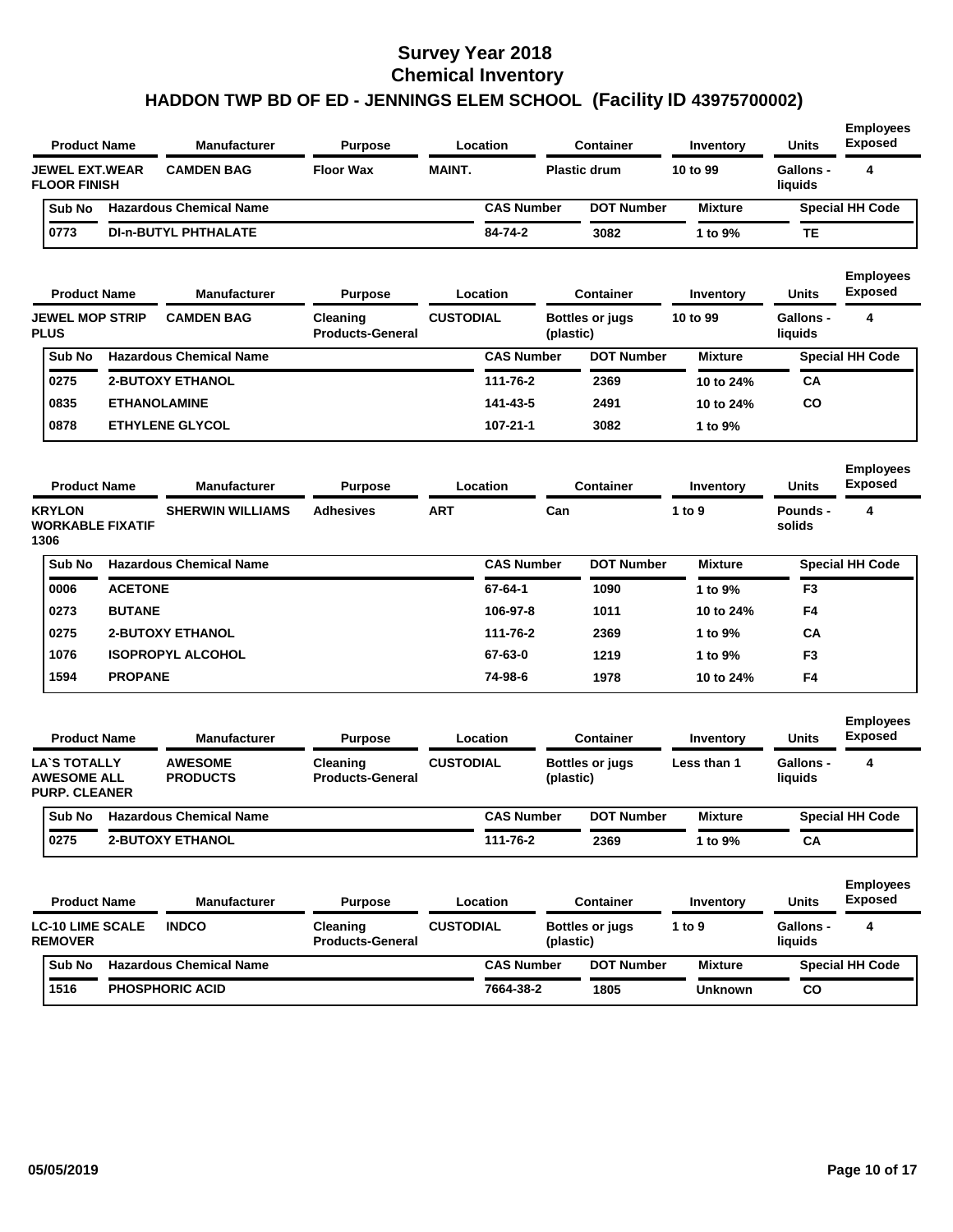|                                                               | <b>Product Name</b> | <b>Manufacturer</b>            | <b>Purpose</b>                             | Location          |           | <b>Container</b>       | Inventory      | <b>Units</b>                | <b>Employees</b><br><b>Exposed</b> |
|---------------------------------------------------------------|---------------------|--------------------------------|--------------------------------------------|-------------------|-----------|------------------------|----------------|-----------------------------|------------------------------------|
| <b>LEM'N LIFT PLUS</b>                                        |                     | <b>MANTEK</b>                  | Cleaning<br><b>Products-General</b>        | <b>CUSTODIAL</b>  | (plastic) | <b>Bottles or jugs</b> | 1 to $9$       | <b>Gallons -</b><br>liquids | 4                                  |
| Sub No                                                        |                     | <b>Hazardous Chemical Name</b> |                                            | <b>CAS Number</b> |           | <b>DOT Number</b>      | <b>Mixture</b> |                             | <b>Special HH Code</b>             |
| 0844                                                          |                     | <b>ETHYL ALCOHOL</b>           |                                            | 64-17-5           |           | 1170                   | <b>Unknown</b> |                             | CA,F3,MU,TE                        |
|                                                               | <b>Product Name</b> | <b>Manufacturer</b>            | <b>Purpose</b>                             | Location          |           | Container              | Inventory      | Units                       | <b>Employees</b><br><b>Exposed</b> |
| <b>LYSOL BRAND III</b><br><b>DISINFECTANT</b><br><b>SPRAY</b> |                     | <b>RECKITT BENCKISER</b>       | Cleaning<br><b>Products-General</b>        | <b>CUSTODIAL</b>  | Can       |                        | 1 to 9         | Pounds -<br>solids          | 4                                  |
| Sub No                                                        |                     | <b>Hazardous Chemical Name</b> |                                            | <b>CAS Number</b> |           | <b>DOT Number</b>      | <b>Mixture</b> |                             | <b>Special HH Code</b>             |
| 0273                                                          | <b>BUTANE</b>       |                                |                                            | 106-97-8          |           | 1011                   | 1 to 9%        | F4                          |                                    |
| 0844                                                          |                     | <b>ETHYL ALCOHOL</b>           |                                            | 64-17-5           |           | 1170                   | <b>Unknown</b> |                             | CA,F3,MU,TE                        |
| 1594                                                          | <b>PROPANE</b>      |                                |                                            | 74-98-6           |           | 1978                   | 1 to 9%        | F4                          |                                    |
|                                                               | <b>Product Name</b> | <b>Manufacturer</b>            | <b>Purpose</b>                             | Location          |           | <b>Container</b>       | Inventory      | <b>Units</b>                | <b>Employees</b><br><b>Exposed</b> |
| <b>LYSOL BRAND III</b><br><b>I.C. SPRAY</b>                   |                     | <b>RECKITT BENCKISER</b>       | Cleaning<br><b>Products-General</b>        | <b>CUSTODIAL</b>  | Can       |                        | 1 to 9         | Pounds -<br>solids          | 4                                  |
| Sub No                                                        |                     | <b>Hazardous Chemical Name</b> |                                            | <b>CAS Number</b> |           | <b>DOT Number</b>      | <b>Mixture</b> |                             | <b>Special HH Code</b>             |
| 0273                                                          | <b>BUTANE</b>       |                                |                                            | 106-97-8          |           | 1011                   | 10 to 24%      | F4                          |                                    |
| 0844                                                          |                     | <b>ETHYL ALCOHOL</b>           |                                            | 64-17-5           |           | 1170                   | 60 to 69%      |                             | CA,F3,MU,TE                        |
| 1594                                                          | <b>PROPANE</b>      |                                |                                            | 74-98-6           |           | 1978                   | 1 to 9%        | F4                          |                                    |
|                                                               | <b>Product Name</b> | <b>Manufacturer</b>            | <b>Purpose</b>                             | Location          |           | <b>Container</b>       | Inventory      | <b>Units</b>                | <b>Employees</b><br><b>Exposed</b> |
| <b>LYSOL</b><br><b>DISINFECTING</b><br><b>WIPES</b>           |                     | <b>RECKITT BENCKISER</b>       | Cleaning<br><b>Products-General</b>        | <b>CUSTODIAL</b>  | (plastic) | <b>Bottles or jugs</b> | 1 to 9         | Pounds -<br>solids          | 4                                  |
| Sub No                                                        |                     | <b>Hazardous Chemical Name</b> |                                            | <b>CAS Number</b> |           | <b>DOT Number</b>      | <b>Mixture</b> |                             | <b>Special HH Code</b>             |
| 0844                                                          |                     | <b>ETHYL ALCOHOL</b>           |                                            | 64-17-5           |           | 1170                   | 1 to 9%        |                             | CA,F3,MU,TE                        |
|                                                               | <b>Product Name</b> | <b>Manufacturer</b>            | <b>Purpose</b>                             | Location          |           | <b>Container</b>       | Inventory      | <b>Units</b>                | <b>Employees</b><br><b>Exposed</b> |
| <b>MISTY ASPIRE</b><br><b>BASEBOARD</b><br><b>STRIPPER</b>    |                     | <b>AMREP</b>                   | <b>Cleaning</b><br><b>Products-General</b> | <b>CUSTODIAL</b>  | Can       |                        | 1 to 9         | Pounds -<br>solids          | 4                                  |
| Sub No                                                        |                     | <b>Hazardous Chemical Name</b> |                                            | <b>CAS Number</b> |           | <b>DOT Number</b>      | <b>Mixture</b> |                             | <b>Special HH Code</b>             |
| 0835                                                          |                     | <b>ETHANOLAMINE</b>            |                                            | 141-43-5          |           | 2491                   | 1 to $9\%$     | CO                          |                                    |
| 1040                                                          | <b>ISOBUTANE</b>    |                                |                                            | 75-28-5           |           | 1969                   | 1 to 9%        |                             |                                    |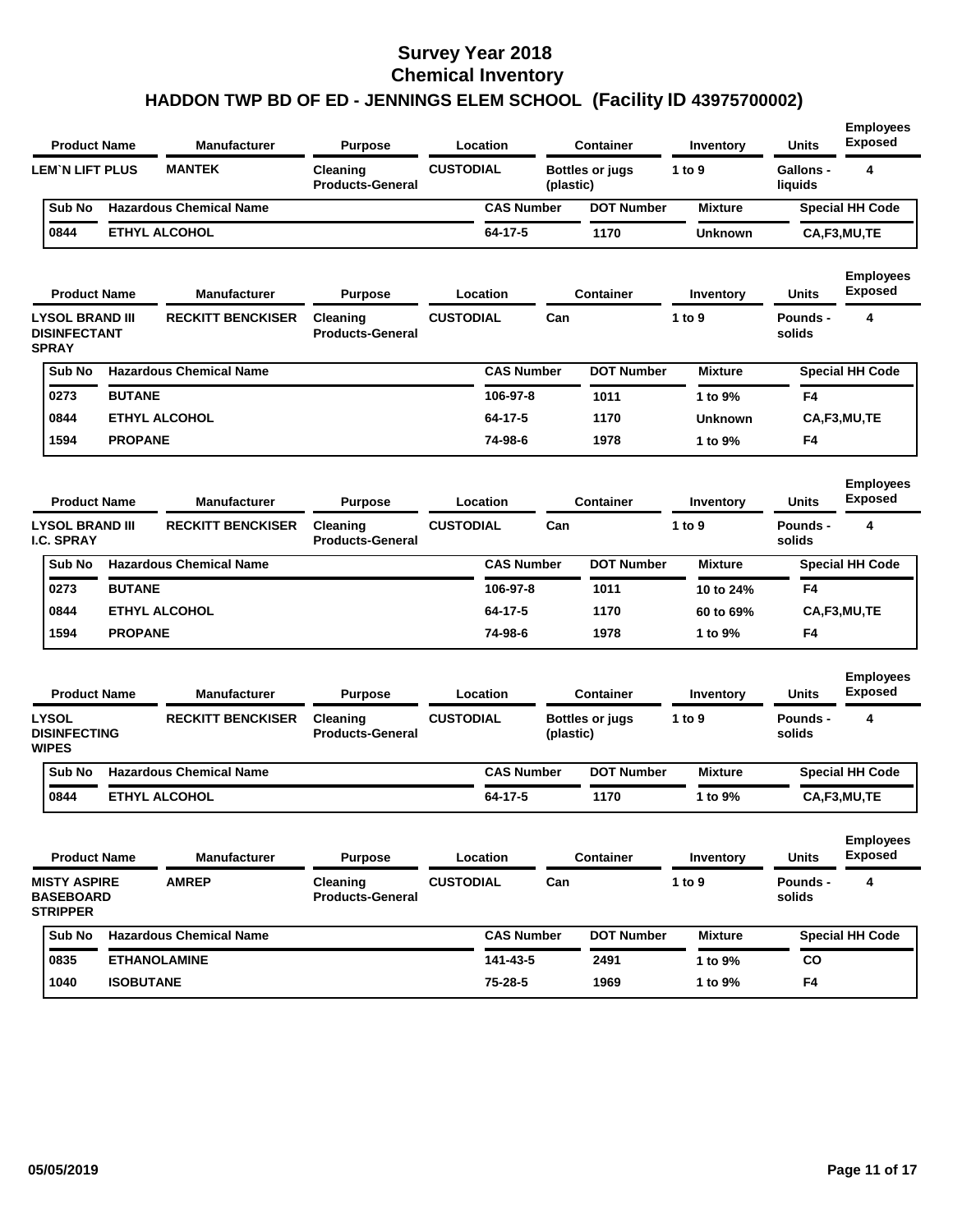| <b>Product Name</b>                       |                  | <b>Manufacturer</b>            | <b>Purpose</b>                             |                  | Location          |     | <b>Container</b>  | Inventory      | <b>Units</b>       | Employees<br><b>Exposed</b> |
|-------------------------------------------|------------------|--------------------------------|--------------------------------------------|------------------|-------------------|-----|-------------------|----------------|--------------------|-----------------------------|
| <b>MISTY DUST MOP</b><br><b>TREATMENT</b> |                  | <b>AMREP</b>                   | <b>Cleaning</b><br><b>Products-General</b> | <b>CUSTODIAL</b> |                   | Can |                   | Less than 1    | Pounds -<br>solids | 4                           |
| Sub No                                    |                  | <b>Hazardous Chemical Name</b> |                                            |                  | <b>CAS Number</b> |     | <b>DOT Number</b> | <b>Mixture</b> |                    | <b>Special HH Code</b>      |
| 1040                                      | <b>ISOBUTANE</b> |                                |                                            |                  | 75-28-5           |     | 1969              | 10 to 24%      | F4                 |                             |
| 1594                                      | <b>PROPANE</b>   |                                |                                            |                  | 74-98-6           |     | 1978              | 1 to 9%        | F4                 |                             |
| 1736                                      |                  | <b>STODDARD SOLVENT</b>        |                                            |                  | 8052-41-3         |     | 1268              | 10 to 24%      |                    |                             |

| <b>Product Name</b> |                                      |                  | <b>Manufacturer</b>            | <b>Purpose</b>    |                  | <b>Location</b>   |     | <b>Container</b>  | Inventory      | <b>Units</b>       | <b>Employees</b><br><b>Exposed</b> |
|---------------------|--------------------------------------|------------------|--------------------------------|-------------------|------------------|-------------------|-----|-------------------|----------------|--------------------|------------------------------------|
|                     | <b>MISTY SUMMER</b><br><b>BREEZE</b> |                  | <b>AMREP</b>                   | <b>Deodorizer</b> | <b>CUSTODIAL</b> |                   | Can |                   | 1 to $9$       | Pounds -<br>solids | 4                                  |
|                     | <b>Sub No</b>                        |                  | <b>Hazardous Chemical Name</b> |                   |                  | <b>CAS Number</b> |     | <b>DOT Number</b> | <b>Mixture</b> |                    | <b>Special HH Code</b>             |
|                     | 0006                                 | <b>ACETONE</b>   |                                |                   |                  | 67-64-1           |     | 1090              | <b>Unknown</b> | F <sub>3</sub>     |                                    |
|                     | 1040                                 | <b>ISOBUTANE</b> |                                |                   |                  | $75 - 28 - 5$     |     | 1969              | 25 to 49%      | F4                 |                                    |
|                     | 1594                                 | <b>PROPANE</b>   |                                |                   |                  | 74-98-6           |     | 1978              | 10 to 24%      | F4                 |                                    |

|                           | <b>Employees</b><br><b>Exposed</b>                                                         |
|---------------------------|--------------------------------------------------------------------------------------------|
| Gallons -<br>4<br>liauids |                                                                                            |
| <b>Special HH Code</b>    |                                                                                            |
| CA,F3,MU,TE               |                                                                                            |
|                           |                                                                                            |
|                           |                                                                                            |
|                           | <b>Units</b><br>Inventory<br>Less than 1<br>Mixture<br>1 to $9\%$<br>1 to $9\%$<br>1 to 9% |

| <b>Product Name</b><br>OIL BASED PAINTS |                | <b>Manufacturer</b>            | <b>Purpose</b><br><b>MAINT.</b><br>Paint (Spray, Oil<br><b>Based, Latex</b><br>Based) |  | <b>Location</b><br><b>Container</b><br>Can |                   | Inventory      | <b>Units</b>         | <b>Employees</b><br><b>Exposed</b> |  |
|-----------------------------------------|----------------|--------------------------------|---------------------------------------------------------------------------------------|--|--------------------------------------------|-------------------|----------------|----------------------|------------------------------------|--|
|                                         |                | <b>ASSORTED</b>                |                                                                                       |  |                                            |                   | 1 to 9         | Gallons -<br>liquids | 4                                  |  |
| Sub No                                  |                | <b>Hazardous Chemical Name</b> |                                                                                       |  | <b>CAS Number</b>                          | <b>DOT Number</b> | <b>Mixture</b> |                      | <b>Special HH Code</b>             |  |
| 0006                                    | <b>ACETONE</b> |                                |                                                                                       |  | 67-64-1                                    | 1090              | <b>Unknown</b> | F <sub>3</sub>       |                                    |  |
| 0273                                    | <b>BUTANE</b>  |                                |                                                                                       |  | 106-97-8                                   | 1011              | <b>Unknown</b> | F <sub>4</sub>       |                                    |  |
| 0275                                    |                | <b>2-BUTOXY ETHANOL</b>        |                                                                                       |  | 111-76-2                                   | 2369              | <b>Unknown</b> | CA                   |                                    |  |
| 0342                                    |                | <b>CARBON BLACK</b>            |                                                                                       |  | 1333-86-4                                  | 1361              | <b>Unknown</b> | <b>CA</b>            |                                    |  |
| 0851                                    |                | <b>ETHYL BENZENE</b>           |                                                                                       |  | $100 - 41 - 4$                             | 1175              | <b>Unknown</b> | CA,F3                |                                    |  |
| 1340                                    | n-HEXANE       |                                |                                                                                       |  | 110-54-3                                   | 1208              | <b>Unknown</b> | F <sub>3</sub>       |                                    |  |
| 1594                                    | <b>PROPANE</b> |                                |                                                                                       |  | 74-98-6                                    | 1978              | <b>Unknown</b> | F4                   |                                    |  |
| 1861                                    |                | <b>TITANIUM DIOXIDE</b>        |                                                                                       |  | 13463-67-7                                 |                   | <b>Unknown</b> |                      |                                    |  |
| 1866                                    | <b>TOLUENE</b> |                                |                                                                                       |  | 108-88-3                                   | 1294              | <b>Unknown</b> | F <sub>3</sub> ,TE   |                                    |  |
| 2014                                    | <b>XYLENES</b> |                                |                                                                                       |  | 1330-20-7                                  | 1307              | <b>Unknown</b> | F <sub>3</sub>       |                                    |  |
|                                         |                |                                |                                                                                       |  |                                            |                   |                |                      |                                    |  |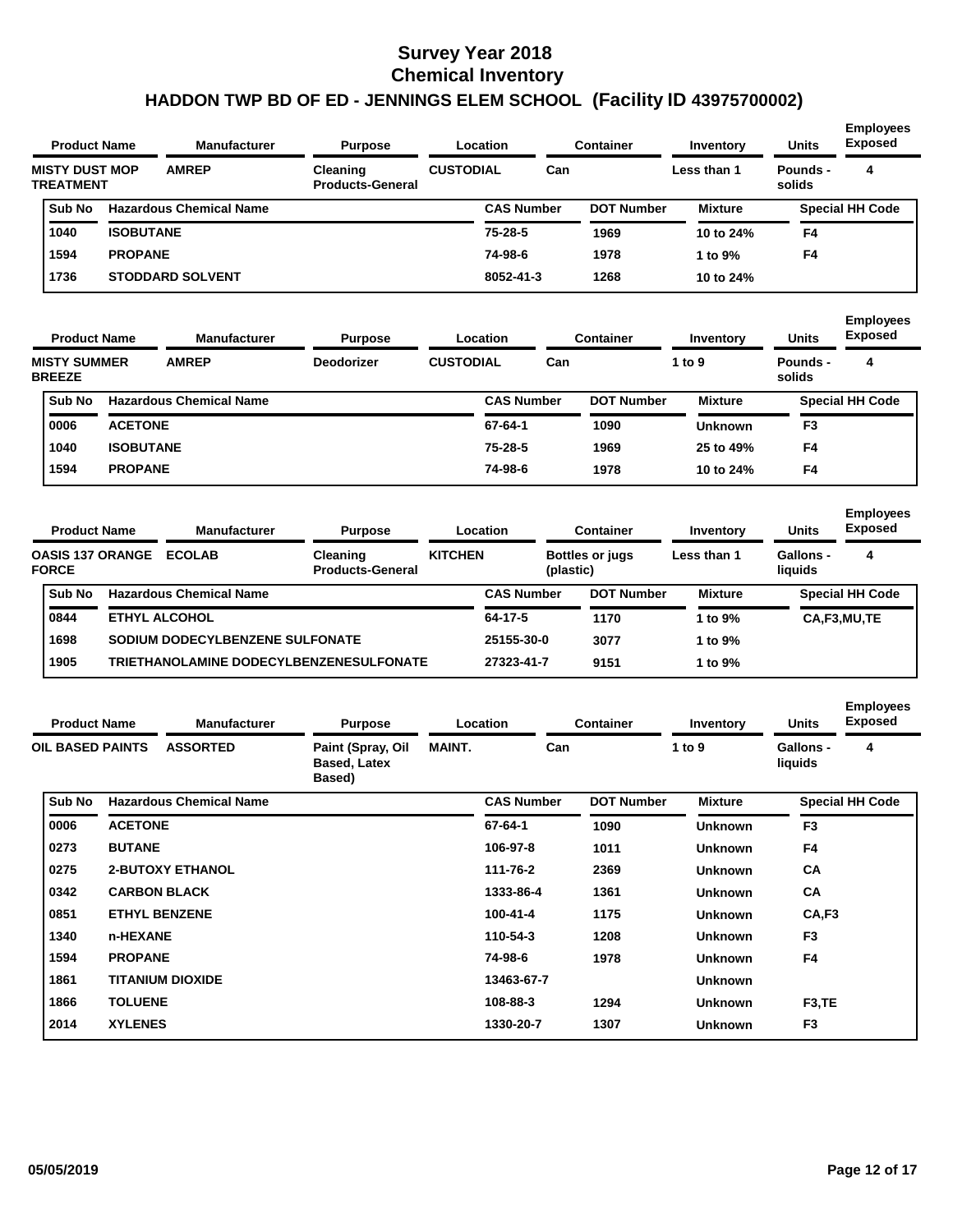| <b>Product Name</b>                          | <b>Manufacturer</b>                                                                    | <b>Purpose</b>                                                                                                                          |                                 | Location          |                                          | <b>Container</b>                                                                            | Inventory                                                                               | <b>Units</b>                | <b>Employees</b><br><b>Exposed</b>         |
|----------------------------------------------|----------------------------------------------------------------------------------------|-----------------------------------------------------------------------------------------------------------------------------------------|---------------------------------|-------------------|------------------------------------------|---------------------------------------------------------------------------------------------|-----------------------------------------------------------------------------------------|-----------------------------|--------------------------------------------|
| <b>OLD DUTCH</b>                             | <b>PUREX</b>                                                                           | Cleaning<br><b>Products-General</b>                                                                                                     | <b>CUSTODIAL</b>                |                   | Can                                      |                                                                                             | 1 to 9                                                                                  | <b>Pounds -</b><br>solids   | 4                                          |
|                                              |                                                                                        |                                                                                                                                         |                                 |                   |                                          | <b>DOT Number</b>                                                                           | <b>Mixture</b>                                                                          |                             | <b>Special HH Code</b>                     |
|                                              |                                                                                        |                                                                                                                                         |                                 |                   |                                          |                                                                                             | 1 to 9%                                                                                 |                             |                                            |
|                                              |                                                                                        |                                                                                                                                         |                                 |                   |                                          | 3077                                                                                        | 1 to 9%                                                                                 |                             |                                            |
|                                              |                                                                                        |                                                                                                                                         |                                 |                   |                                          |                                                                                             | 90 to 99%                                                                               |                             |                                            |
|                                              | <b>Manufacturer</b>                                                                    | <b>Purpose</b>                                                                                                                          |                                 |                   |                                          |                                                                                             | Inventory                                                                               | Units                       | <b>Employees</b><br><b>Exposed</b>         |
|                                              | <b>GENERIC</b>                                                                         | <b>Medical/First Aid</b><br><b>Supplies</b>                                                                                             | <b>NURSE</b>                    |                   |                                          |                                                                                             | 10 to 99                                                                                | Cubic Ft -<br>gases         | 4                                          |
|                                              |                                                                                        |                                                                                                                                         |                                 |                   |                                          | <b>DOT Number</b>                                                                           | <b>Mixture</b>                                                                          |                             | <b>Special HH Code</b>                     |
|                                              |                                                                                        |                                                                                                                                         |                                 |                   |                                          | 1072                                                                                        | 100%                                                                                    |                             |                                            |
|                                              | <b>Manufacturer</b>                                                                    | <b>Purpose</b>                                                                                                                          |                                 |                   |                                          |                                                                                             | Inventory                                                                               | Units                       | <b>Employees</b><br><b>Exposed</b>         |
|                                              | <b>GOJO IND.</b>                                                                       | Cleaning<br><b>Products-General</b>                                                                                                     |                                 |                   |                                          |                                                                                             | Less than 1                                                                             | <b>Gallons -</b><br>liquids | 4                                          |
|                                              | <b>Hazardous Chemical Name</b>                                                         |                                                                                                                                         |                                 | <b>CAS Number</b> |                                          | <b>DOT Number</b>                                                                           | <b>Mixture</b>                                                                          |                             | <b>Special HH Code</b>                     |
|                                              |                                                                                        |                                                                                                                                         |                                 | 64-17-5           |                                          | 1170                                                                                        | 60 to 69%                                                                               |                             | CA,F3,MU,TE                                |
| <b>ETHYL ALCOHOL</b>                         |                                                                                        |                                                                                                                                         |                                 |                   |                                          |                                                                                             |                                                                                         |                             |                                            |
|                                              | <b>ISOPROPYL ALCOHOL</b>                                                               |                                                                                                                                         |                                 | 67-63-0           |                                          | 1219                                                                                        | 1 to 9%                                                                                 | F3                          |                                            |
| <b>Product Name</b>                          | Manufacturer                                                                           | <b>Purpose</b>                                                                                                                          |                                 | Location          |                                          | Container                                                                                   | Inventory                                                                               | Units                       | <b>Employees</b><br><b>Exposed</b>         |
| <b>PALMOLIVE LIQUID</b>                      | <b>COLGATE PALMOLIVE Cleaning</b>                                                      | <b>Products-General</b>                                                                                                                 | KITCHEN                         |                   | (plastic)                                | <b>Bottles or jugs</b>                                                                      | Less than 1                                                                             | <b>Gallons -</b><br>liquids | 4                                          |
|                                              | <b>Hazardous Chemical Name</b>                                                         |                                                                                                                                         |                                 | <b>CAS Number</b> |                                          | <b>DOT Number</b>                                                                           | <b>Mixture</b>                                                                          |                             | <b>Special HH Code</b>                     |
| <b>ETHYL ALCOHOL</b>                         |                                                                                        |                                                                                                                                         |                                 | 64-17-5           |                                          | 1170                                                                                        | 1 to 9%                                                                                 |                             | CA,F3,MU,TE                                |
|                                              |                                                                                        |                                                                                                                                         |                                 |                   |                                          |                                                                                             |                                                                                         |                             |                                            |
| <b>Product Name</b>                          | <b>Manufacturer</b>                                                                    | <b>Purpose</b>                                                                                                                          |                                 | Location          |                                          | <b>Container</b>                                                                            | Inventory                                                                               | Units                       | <b>Exposed</b>                             |
| <b>PPG 7-540 GRAFFITI PPG</b>                |                                                                                        | Other                                                                                                                                   | <b>MAINT.</b>                   |                   | (plastic)                                | <b>Bottles or jugs</b>                                                                      | 1 to 9                                                                                  | <b>Gallons -</b><br>liquids | 4                                          |
|                                              | <b>Hazardous Chemical Name</b>                                                         |                                                                                                                                         |                                 | <b>CAS Number</b> |                                          | <b>DOT Number</b>                                                                           | <b>Mixture</b>                                                                          |                             | <b>Employees</b><br><b>Special HH Code</b> |
|                                              | DIPROPYLENE GLYCOL METHYL ETHER                                                        |                                                                                                                                         |                                 | 34590-94-8        |                                          |                                                                                             | <b>Unknown</b>                                                                          |                             |                                            |
|                                              | <b>DIMETHYL SULFOXIDE</b>                                                              |                                                                                                                                         |                                 | 67-68-5           |                                          | 1993                                                                                        | <b>Unknown</b>                                                                          | TE.                         |                                            |
| <b>Product Name</b>                          | <b>Manufacturer</b>                                                                    | <b>Purpose</b>                                                                                                                          |                                 | Location          |                                          | <b>Container</b>                                                                            | Inventory                                                                               | Units                       | <b>Exposed</b>                             |
| <b>INSTANT HAND</b><br><b>SANITIZER FOAM</b> | PURELL ADVANCED GOJO IND.                                                              | Cleaning<br><b>Products-General</b>                                                                                                     | <b>CUSTODIAL</b>                |                   | (plastic)                                | <b>Bottles or jugs</b>                                                                      | 1 to $9$                                                                                | <b>Gallons -</b><br>liquids | 4                                          |
|                                              | <b>Hazardous Chemical Name</b>                                                         |                                                                                                                                         |                                 | <b>CAS Number</b> |                                          | <b>DOT Number</b>                                                                           | <b>Mixture</b>                                                                          |                             | <b>Special HH Code</b>                     |
| ETHYL ALCOHOL                                |                                                                                        |                                                                                                                                         |                                 | 64-17-5           |                                          | 1170                                                                                        | 70 to 79%                                                                               |                             | <b>Employees</b><br>CA,F3,MU,TE            |
| <b>PALMOLIVE</b>                             | <b>Product Name</b><br><b>COMPRESSED</b><br><b>Product Name</b><br><b>INSTANT HAND</b> | <b>Hazardous Chemical Name</b><br><b>MAGNESIUM OXIDE</b><br><b>CALCIUM CARBONATE</b><br><b>Hazardous Chemical Name</b><br><b>OXYGEN</b> | SODIUM DODECYLBENZENE SULFONATE |                   | Location<br>Location<br><b>CUSTODIAL</b> | <b>CAS Number</b><br>1309-48-4<br>25155-30-0<br>1317-65-3<br><b>CAS Number</b><br>7782-44-7 | <b>Container</b><br>Cylinder<br><b>Container</b><br><b>Bottles or jugs</b><br>(plastic) |                             |                                            |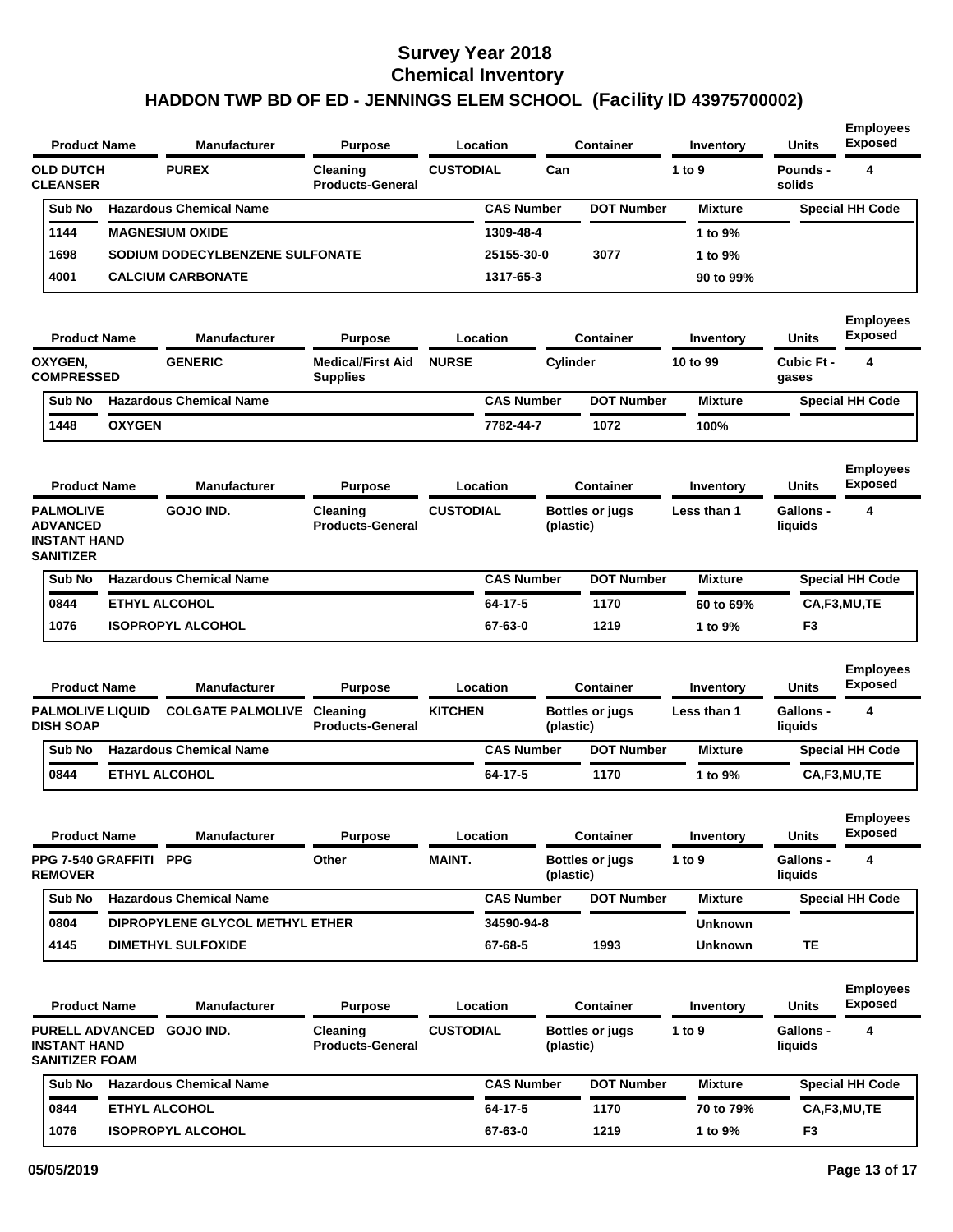| <b>Product Name</b>                                         |                  | <b>Manufacturer</b>                    | <b>Purpose</b>                      | Location         |                   | <b>Container</b>       | Inventory      | <b>Units</b>                | <b>Employees</b><br><b>Exposed</b> |
|-------------------------------------------------------------|------------------|----------------------------------------|-------------------------------------|------------------|-------------------|------------------------|----------------|-----------------------------|------------------------------------|
| <b>REFRIGERANT 22</b>                                       |                  | <b>NATIONAL</b><br><b>REFRIGERANTS</b> | Refrigerant                         | <b>MAINT.</b>    | <b>Cylinder</b>   |                        | 10 to 99       | Cubic Ft -<br>gases         | 4                                  |
| Sub No                                                      |                  | <b>Hazardous Chemical Name</b>         |                                     |                  | <b>CAS Number</b> | <b>DOT Number</b>      | <b>Mixture</b> |                             | <b>Special HH Code</b>             |
| 0386                                                        |                  | <b>CHLORODIFLUOROMETHANE</b>           |                                     | 75-45-6          |                   | 1018                   | 100%           |                             |                                    |
| <b>Product Name</b>                                         |                  | <b>Manufacturer</b>                    | <b>Purpose</b>                      | Location         |                   | <b>Container</b>       | Inventory      | <b>Units</b>                | <b>Employees</b><br><b>Exposed</b> |
| <b>RENOWN ODOR</b><br><b>ABSORBENT</b>                      |                  | <b>AMSAN</b>                           | <b>Deodorizer</b>                   | <b>CUSTODIAL</b> | Can               |                        | 1 to 9         | Pounds -<br>solids          | 4                                  |
| Sub No                                                      |                  | <b>Hazardous Chemical Name</b>         |                                     |                  | <b>CAS Number</b> | <b>DOT Number</b>      | <b>Mixture</b> |                             | <b>Special HH Code</b>             |
| 1076                                                        |                  | <b>ISOPROPYL ALCOHOL</b>               |                                     | 67-63-0          |                   | 1219                   | <b>Unknown</b> | F3                          |                                    |
| <b>Product Name</b>                                         |                  | <b>Manufacturer</b>                    | <b>Purpose</b>                      | Location         |                   | <b>Container</b>       | Inventory      | Units                       | <b>Employees</b><br><b>Exposed</b> |
| <b>SPIC 'N SPAN</b><br><b>ANTIBACTERIAL</b><br><b>SPRAY</b> |                  | THE SPIC & SPAN CO.                    | Cleaning<br><b>Products-General</b> | <b>CUSTODIAL</b> | (plastic)         | <b>Bottles or jugs</b> | Less than 1    | <b>Gallons -</b><br>liquids | 4                                  |
| Sub No                                                      |                  | <b>Hazardous Chemical Name</b>         |                                     |                  | <b>CAS Number</b> | <b>DOT Number</b>      | <b>Mixture</b> |                             | <b>Special HH Code</b>             |
| 0093                                                        |                  | <b>AMMONIUM CHLORIDE</b>               |                                     |                  | 12125-02-9        | 3077                   | <b>Unknown</b> |                             |                                    |
| <b>Product Name</b>                                         |                  | <b>Manufacturer</b>                    | <b>Purpose</b>                      | Location         |                   | <b>Container</b>       | Inventory      | Units                       | <b>Employees</b><br><b>Exposed</b> |
| <b>SPOT LIFTER</b>                                          |                  | <b>TRIPLE S</b>                        | Cleaning<br><b>Products-General</b> | <b>CUSTODIAL</b> | Can               |                        | Less than 1    | Pounds -<br>solids          | 4                                  |
| Sub No                                                      |                  | <b>Hazardous Chemical Name</b>         |                                     |                  | <b>CAS Number</b> | <b>DOT Number</b>      | <b>Mixture</b> |                             | <b>Special HH Code</b>             |
| 1040                                                        | <b>ISOBUTANE</b> |                                        |                                     | 75-28-5          |                   | 1969                   | <b>Unknown</b> | F4                          |                                    |
| 1594                                                        | <b>PROPANE</b>   |                                        |                                     | 74-98-6          |                   | 1978                   | <b>Unknown</b> | F4                          |                                    |
| 1810                                                        |                  | <b>TETRACHLOROETHYLENE</b>             |                                     | 127-18-4         |                   | 1897                   | <b>Unknown</b> | CА                          |                                    |
| <b>Product Name</b>                                         |                  | <b>Manufacturer</b>                    | <b>Purpose</b>                      | Location         |                   | <b>Container</b>       | Inventory      | <b>Units</b>                | <b>Employees</b><br><b>Exposed</b> |
| <b>SPRAYPAK AIR</b><br><b>FRESHENER</b>                     |                  | <b>CHASE PRODUCTS</b>                  | Deodorizer                          | <b>CUSTODIAL</b> | Can               |                        | 1 to 9         | Pounds -<br>solids          | 4                                  |
| Sub No                                                      |                  | <b>Hazardous Chemical Name</b>         |                                     |                  | <b>CAS Number</b> | <b>DOT Number</b>      | <b>Mixture</b> |                             | <b>Special HH Code</b>             |
| 1040                                                        | <b>ISOBUTANE</b> |                                        |                                     | 75-28-5          |                   | 1969                   | <b>Unknown</b> | F4                          |                                    |
| 1594                                                        | <b>PROPANE</b>   |                                        |                                     | 74-98-6          |                   | 1978                   | <b>Unknown</b> | F4                          |                                    |
| <b>Product Name</b>                                         |                  | <b>Manufacturer</b>                    | <b>Purpose</b>                      | Location         |                   | Container              | Inventory      | <b>Units</b>                | <b>Employees</b><br><b>Exposed</b> |
| <b>SPRAYPAK LEMON</b><br><b>FURNITURE POLISH</b>            |                  | <b>CHASE PRODUCTS</b>                  | Cleaning<br><b>Products-General</b> | <b>CUSTODIAL</b> | Can               |                        | 1 to 9         | Pounds -<br>solids          | 4                                  |
|                                                             |                  |                                        |                                     |                  |                   |                        | <b>Mixture</b> |                             |                                    |
| Sub No                                                      |                  | <b>Hazardous Chemical Name</b>         |                                     |                  | <b>CAS Number</b> | <b>DOT Number</b>      |                |                             | <b>Special HH Code</b>             |
| 0273                                                        | <b>BUTANE</b>    |                                        |                                     | 106-97-8         |                   | 1011                   | <b>Unknown</b> | F <sub>4</sub>              |                                    |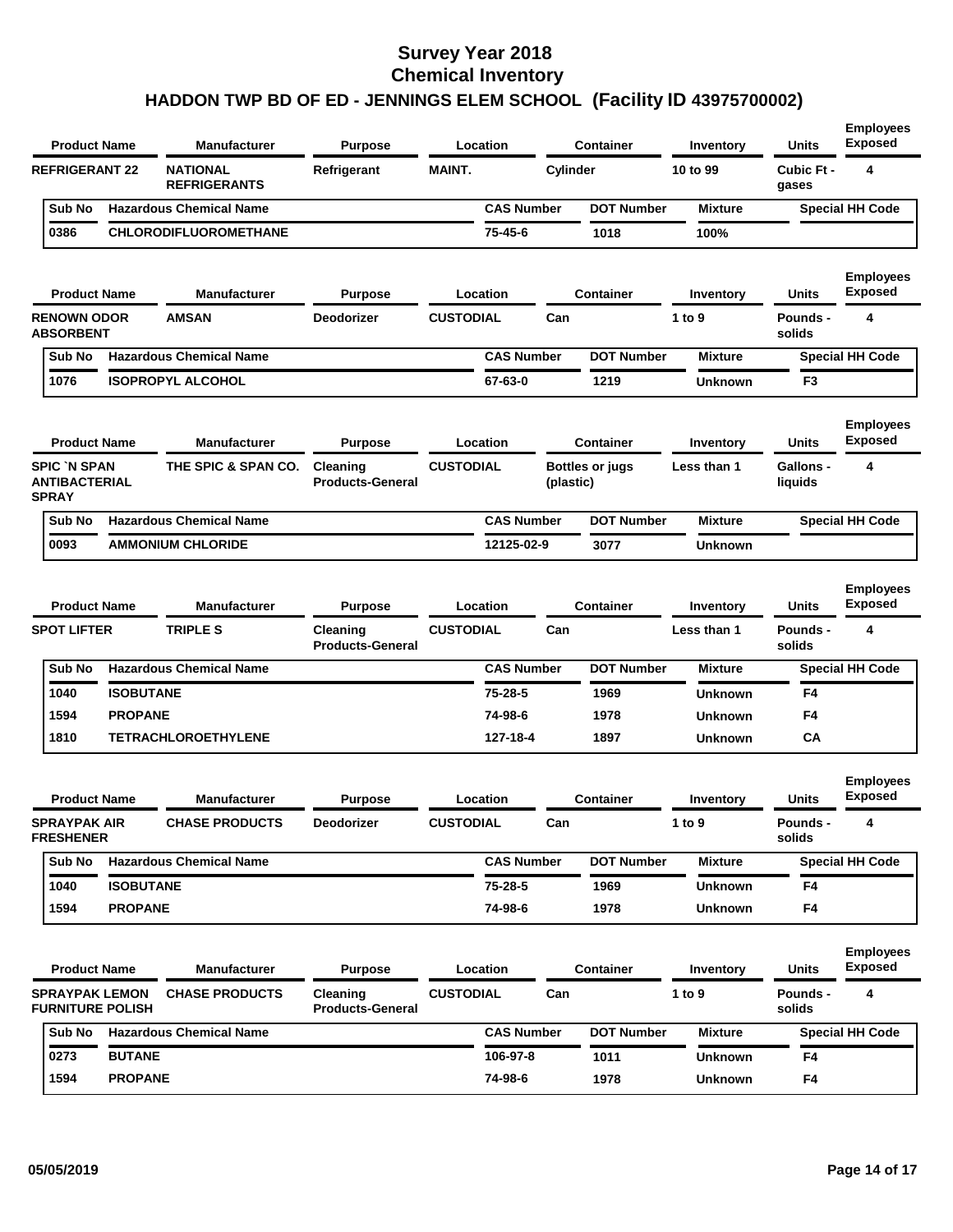|                                                              | <b>Product Name</b> |                         | <b>Manufacturer</b>            | <b>Purpose</b>                      |                | Location          |             | <b>Container</b>            | Inventory      | <b>Units</b>              | <b>Employees</b><br><b>Exposed</b> |
|--------------------------------------------------------------|---------------------|-------------------------|--------------------------------|-------------------------------------|----------------|-------------------|-------------|-----------------------------|----------------|---------------------------|------------------------------------|
| <b>CLEANER POLISH</b>                                        |                     | <b>STAINLESS STEEL</b>  | <b>SPARTAN</b>                 | Cleaning<br><b>Products-General</b> | <b>KITCHEN</b> |                   | Can         |                             | 1 to 9         | <b>Pounds -</b><br>solids | 4                                  |
|                                                              | Sub No              |                         | <b>Hazardous Chemical Name</b> |                                     |                | <b>CAS Number</b> |             | <b>DOT Number</b>           | <b>Mixture</b> |                           | <b>Special HH Code</b>             |
| 1040                                                         |                     | <b>ISOBUTANE</b>        |                                |                                     |                | 75-28-5           |             | 1969                        | 1 to 9%        | F4                        |                                    |
| 1076                                                         |                     |                         | <b>ISOPROPYL ALCOHOL</b>       |                                     |                | 67-63-0           |             | 1219                        | 1 to 9%        | F <sub>3</sub>            |                                    |
| 1594                                                         |                     | <b>PROPANE</b>          |                                |                                     |                | 74-98-6           |             | 1978                        | 10 to 24%      | F4                        |                                    |
| 1736                                                         |                     |                         | <b>STODDARD SOLVENT</b>        |                                     |                | 8052-41-3         |             | 1268                        | 10 to 24%      |                           |                                    |
|                                                              |                     | <b>Product Name</b>     | <b>Manufacturer</b>            | <b>Purpose</b>                      |                | Location          |             | <b>Container</b>            | Inventory      | <b>Units</b>              | <b>Employees</b><br><b>Exposed</b> |
| <b>SUPER SORB</b>                                            |                     |                         | <b>FRESH PRODUCTS</b>          | Cleaning<br><b>Products-General</b> | <b>MAINT.</b>  |                   | Can         |                             | 1 to 9         | <b>Pounds -</b><br>solids | 4                                  |
| Sub No                                                       |                     |                         | <b>Hazardous Chemical Name</b> |                                     |                | <b>CAS Number</b> |             | <b>DOT Number</b>           | <b>Mixture</b> |                           | <b>Special HH Code</b>             |
| 1076                                                         |                     |                         | <b>ISOPROPYL ALCOHOL</b>       |                                     |                | 67-63-0           |             | 1219                        | <b>Unknown</b> | F <sub>3</sub>            |                                    |
|                                                              |                     | <b>Product Name</b>     | <b>Manufacturer</b>            | <b>Purpose</b>                      |                | Location          |             | <b>Container</b>            | Inventory      | <b>Units</b>              | <b>Employees</b><br><b>Exposed</b> |
| <b>SANFORD</b><br><b>THINNER FOR</b><br><b>RUBBER CEMENT</b> |                     | <b>Art Products</b>     | ART                            |                                     | Can            |                   | Less than 1 | <b>Gallons -</b><br>liquids | 4              |                           |                                    |
|                                                              | Sub No              |                         | <b>Hazardous Chemical Name</b> |                                     |                | <b>CAS Number</b> |             | <b>DOT Number</b>           | <b>Mixture</b> |                           | <b>Special HH Code</b>             |
| 1339                                                         |                     | n-HEPTANE               |                                |                                     |                | 142-82-5          |             | 1206                        | <b>Unknown</b> | F <sub>3</sub>            |                                    |
|                                                              |                     | <b>Product Name</b>     | <b>Manufacturer</b>            | <b>Purpose</b>                      |                | Location          |             | <b>Container</b>            | Inventory      | <b>Units</b>              | <b>Employees</b><br><b>Exposed</b> |
| <b>TRUE FLOW</b><br><b>WORKABLE</b><br><b>FIXATIVE</b>       |                     |                         | <b>RAABE CO.</b>               | <b>Adhesives</b>                    | <b>ART</b>     |                   | Can         |                             | 1 to 9         | Pounds -<br>solids        | 4                                  |
| Sub No                                                       |                     |                         | <b>Hazardous Chemical Name</b> |                                     |                | <b>CAS Number</b> |             | <b>DOT Number</b>           | <b>Mixture</b> |                           | <b>Special HH Code</b>             |
| 0006                                                         |                     | <b>ACETONE</b>          |                                |                                     |                | 67-64-1           |             | 1090                        | 50 to 59%      | F <sub>3</sub>            |                                    |
| 0273                                                         |                     | <b>BUTANE</b>           |                                |                                     |                | 106-97-8          |             | 1011                        | 10 to 24%      | F4                        |                                    |
| 1594                                                         |                     | <b>PROPANE</b>          |                                |                                     |                | 74-98-6           |             | 1978                        | 10 to 24%      | F4                        |                                    |
| 2896                                                         |                     |                         | <b>BUTYL BENZYL PHTHALATE</b>  |                                     |                | 85-68-7           |             | 3082                        | 1 to 9%        | CA                        |                                    |
|                                                              |                     | <b>Product Name</b>     | <b>Manufacturer</b>            | <b>Purpose</b>                      |                | Location          |             | <b>Container</b>            | Inventory      | <b>Units</b>              | <b>Employees</b><br><b>Exposed</b> |
| <b>MOTOR OIL</b>                                             |                     | <b>VALVOLINE SAE 20</b> | <b>VALVOLINE</b>               | <b>Motor Oil</b>                    | <b>MAINT.</b>  |                   | (plastic)   | <b>Bottles or jugs</b>      | Less than 1    | Gallons -<br>liquids      | 4                                  |
|                                                              | Sub No              |                         | <b>Hazardous Chemical Name</b> |                                     |                | <b>CAS Number</b> |             | <b>DOT Number</b>           | <b>Mixture</b> |                           | <b>Special HH Code</b>             |
| 2651                                                         |                     | <b>MOTOR OIL</b>        |                                |                                     |                |                   |             | 1270                        | 100%           |                           |                                    |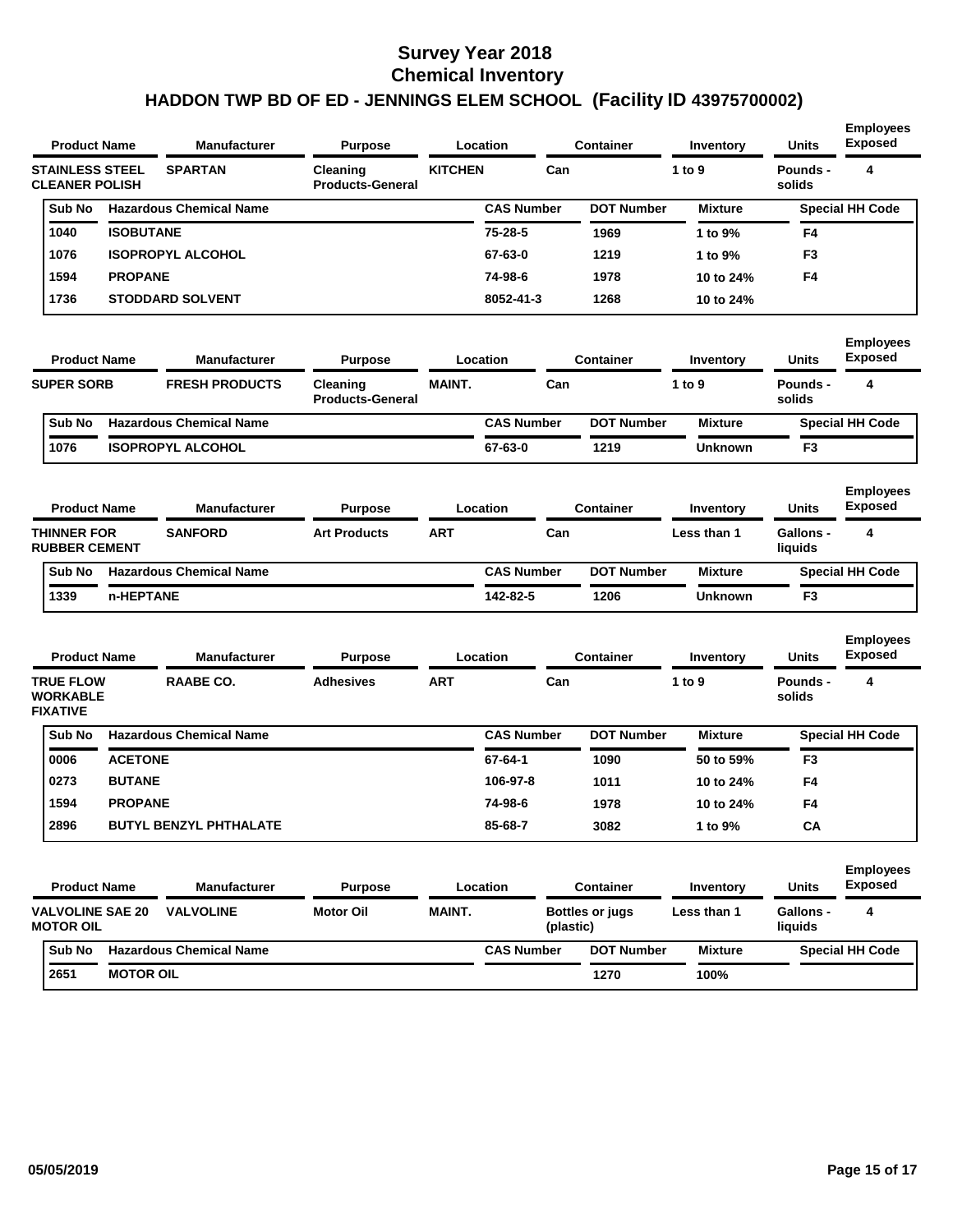| <b>Product Name</b>                 |                                      | <b>Manufacturer</b>                                                                           | <b>Purpose</b> |            | Location          | <b>Container</b>     | Inventory      | <b>Units</b>   | <b>Employees</b><br><b>Exposed</b> |
|-------------------------------------|--------------------------------------|-----------------------------------------------------------------------------------------------|----------------|------------|-------------------|----------------------|----------------|----------------|------------------------------------|
| <b>WATER BASED</b><br><b>PAINTS</b> |                                      | <b>ASSORTED</b><br><b>MAINT.</b><br>Can<br>Paint (Spray, Oil<br><b>Based, Latex</b><br>Based) |                |            | 10 to 99          | Gallons -<br>liquids | 4              |                |                                    |
| Sub No                              |                                      | <b>Hazardous Chemical Name</b>                                                                |                |            | <b>CAS Number</b> | <b>DOT Number</b>    | <b>Mixture</b> |                | <b>Special HH Code</b>             |
| 0103                                |                                      | <b>AMMONIUM HYDROXIDE</b>                                                                     |                |            | 1336-21-6         | 2672                 | <b>Unknown</b> | CO             |                                    |
| 0275                                |                                      | <b>2-BUTOXY ETHANOL</b>                                                                       |                |            | 111-76-2          | 2369                 | <b>Unknown</b> | <b>CA</b>      |                                    |
| 0342                                |                                      | <b>CARBON BLACK</b>                                                                           |                |            | 1333-86-4         | 1361                 | <b>Unknown</b> | CA             |                                    |
| 0606                                |                                      | <b>DIACETONE ALCOHOL</b>                                                                      |                |            | 123-42-2          | 1148                 | <b>Unknown</b> |                |                                    |
| 0616                                | SILICA, AMORPHOUS DIATOMACEOUS EARTH |                                                                                               |                |            | 61790-53-2        |                      | <b>Unknown</b> |                |                                    |
| 0758                                |                                      | <b>DIMETHYL ETHER</b>                                                                         |                |            | 115-10-6          | 1033                 | <b>Unknown</b> | F4             |                                    |
| 0773                                |                                      | <b>DI-n-BUTYL PHTHALATE</b>                                                                   |                |            | 84-74-2           | 3082                 | <b>Unknown</b> | <b>TE</b>      |                                    |
| 0804                                |                                      | DIPROPYLENE GLYCOL METHYL ETHER                                                               |                | 34590-94-8 |                   | <b>Unknown</b>       |                |                |                                    |
| 0844                                |                                      | <b>ETHYL ALCOHOL</b>                                                                          |                |            | 64-17-5           | 1170                 | <b>Unknown</b> |                | CA,F3,MU,TE                        |
| 0878                                |                                      | <b>ETHYLENE GLYCOL</b>                                                                        |                |            | $107 - 21 - 1$    | 3082                 | <b>Unknown</b> |                |                                    |
| 1036                                | <b>IRON OXIDE</b>                    |                                                                                               |                |            | 1309-37-1         |                      | <b>Unknown</b> |                |                                    |
| 1076                                |                                      | <b>ISOPROPYL ALCOHOL</b>                                                                      |                |            | 67-63-0           | 1219                 | <b>Unknown</b> | F <sub>3</sub> |                                    |
| 1268                                |                                      | <b>METHYL ISOBUTYL KETONE</b>                                                                 |                |            | 108-10-1          | 1245                 | <b>Unknown</b> | F <sub>3</sub> |                                    |
| 1613                                |                                      | PROPYLENE GLYCOL MONOMETHYL ETHER                                                             |                |            | 107-98-2          | 3092                 | <b>Unknown</b> | F <sub>3</sub> |                                    |
| 1657                                |                                      | <b>SILICA, CRISTOBALITE</b>                                                                   |                |            | 14464-46-1        |                      | <b>Unknown</b> | <b>CA</b>      |                                    |
| 1659                                | <b>MICA</b>                          |                                                                                               |                |            | 12001-26-2        |                      | <b>Unknown</b> |                |                                    |
| 1660                                |                                      | SILICA, QUARTZ                                                                                |                |            | 14808-60-7        |                      | <b>Unknown</b> | <b>CA</b>      |                                    |
| 1773                                |                                      | TALC (NOT CONTAINING ASBESTOS FIBERS)                                                         |                |            | 14807-96-6        |                      | <b>Unknown</b> |                |                                    |
| 1861                                |                                      | <b>TITANIUM DIOXIDE</b>                                                                       |                |            | 13463-67-7        |                      | <b>Unknown</b> |                |                                    |
| 1998                                |                                      | <b>VINYL ACETATE</b>                                                                          |                |            | 108-05-4          | 1301                 | <b>Unknown</b> | CA,F3          |                                    |
| 2037                                | <b>ZINC OXIDE</b>                    |                                                                                               |                |            | 1314-13-2         | 3077                 | <b>Unknown</b> |                |                                    |
| 3510                                |                                      | SILICA, AMORPHOUS, PRECIPITATE & GEL                                                          |                |            | 112926-00-8       |                      | <b>Unknown</b> |                |                                    |
| 3595                                |                                      | <b>PROPYLENE GLYCOL</b>                                                                       |                |            | $57 - 55 - 6$     |                      | <b>Unknown</b> |                |                                    |
| 3716                                |                                      | 1-METHYL-2-PYRROLIDONE                                                                        |                |            | 872-50-4          | 1993                 | <b>Unknown</b> | <b>TE</b>      |                                    |
| 4000                                |                                      | <b>BARIUM SULFATE</b>                                                                         |                |            | 7727-43-7         | 1564                 | <b>Unknown</b> |                |                                    |
| 4001                                |                                      | <b>CALCIUM CARBONATE</b>                                                                      |                |            | 1317-65-3         |                      | <b>Unknown</b> |                |                                    |
| 4016                                | <b>KAOLIN</b>                        |                                                                                               |                |            | 1332-58-7         |                      | <b>Unknown</b> |                |                                    |

| <b>Product Name</b> |                      | <b>Manufacturer</b>            | <b>Purpose</b> |               | Location          | Container         | Inventory      | <b>Units</b>       | <b>Employees</b><br><b>Exposed</b> |
|---------------------|----------------------|--------------------------------|----------------|---------------|-------------------|-------------------|----------------|--------------------|------------------------------------|
|                     | <b>WD-40 AEROSOL</b> | <b>WD 40 CO.</b>               | Lubricant      | <b>MAINT.</b> | Can               |                   | 1 to $9$       | Pounds -<br>solids | 4                                  |
|                     | Sub No               | <b>Hazardous Chemical Name</b> |                |               | <b>CAS Number</b> | <b>DOT Number</b> | <b>Mixture</b> |                    | <b>Special HH Code</b>             |
|                     | 0343                 | <b>CARBON DIOXIDE</b>          |                |               | 124-38-9          | 1013              | 1 to $9\%$     |                    |                                    |
|                     | 1736                 | <b>STODDARD SOLVENT</b>        |                |               | 8052-41-3         | 1268              | 50 to 59%      |                    |                                    |
|                     |                      |                                |                |               |                   |                   |                |                    |                                    |